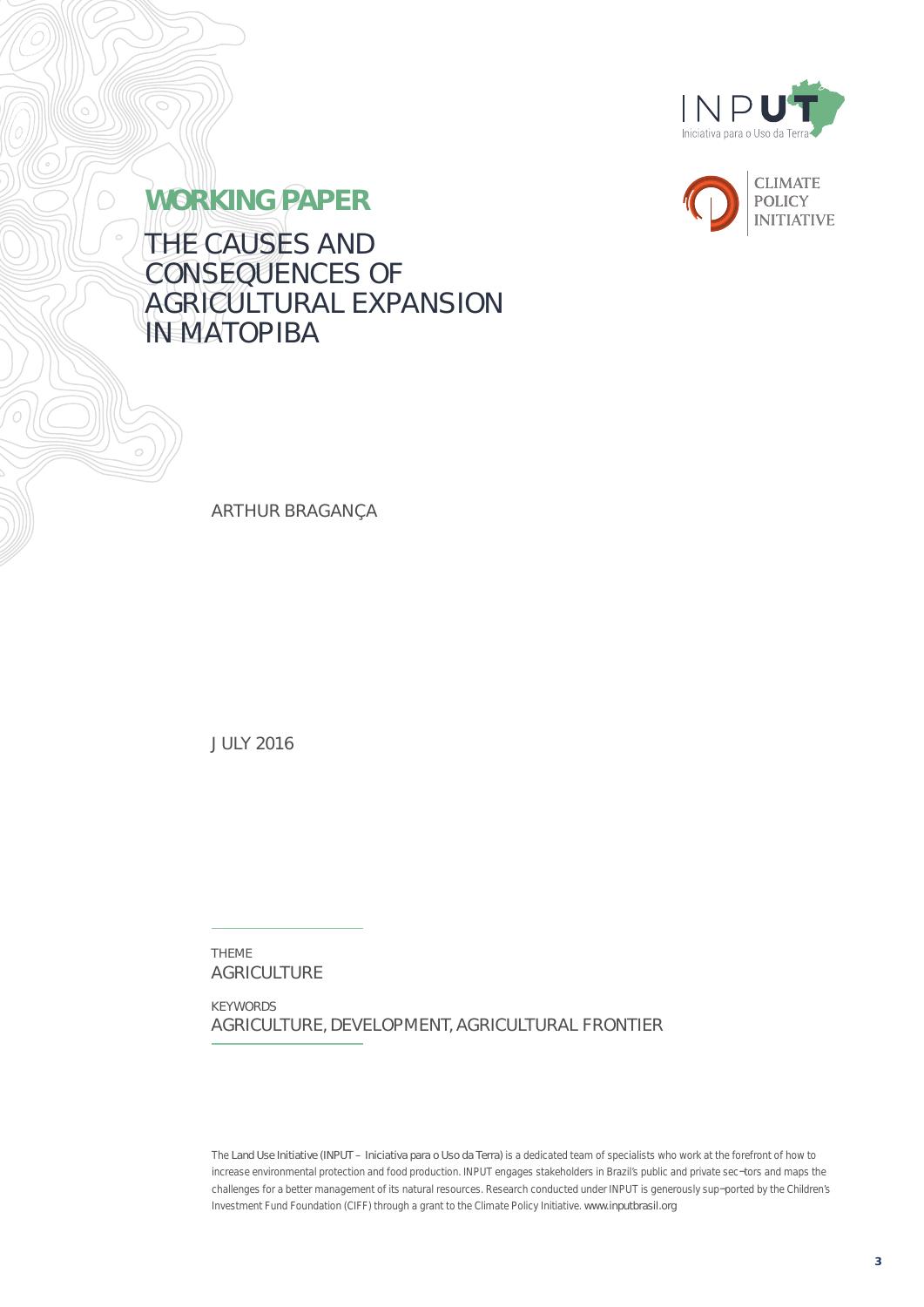# **The Causes and Consequences of Agricultural Expansion in Matopiba**<sup>∗</sup>

Arthur Bragança† CPI

### July 2016

#### **Abstract**

This paper examines the causes and consequences of the agricultural expansion in *Matopiba* (Brazil) over the past two decades. It documents that agricultural expansion in this region is concentrated in municipalities in the Cerrado biome. The estimates indicate that since the late 1990s agricultural output is increasing faster in municipalities in this biome when compared to municipalities outside the biome. Agricultural expansion led to increases in GDP per capita. The increase in GDP per capita is a result of direct effects on the agricultural sector as well as indirect effects on services sector. The estimates also suggest that municipalities in the biome experienced larger gains in the access to durable consumer goods such as TV and refrigerator and in basic infrastructure such as access to electric power. However, the results do not indicate differential changes in migration and human capital investments between Cerrado and *non*-Cerrado municipalities.

JEL: *O13, Q13*

Keywords: *Agriculture, Development, Agricultural Frontier*

<sup>∗</sup> I thank Laisa Rachter for comments and suggestions and the Child Investment Fund Foundation (CIFF) for generous financial support. All errors are my own.

<sup>†</sup>Climate Policy Initiative; Estrada da Gávea, 50, Gávea, Rio de Janeiro, RJ, Brazil. E-mail: arthurbraganca@gmail.com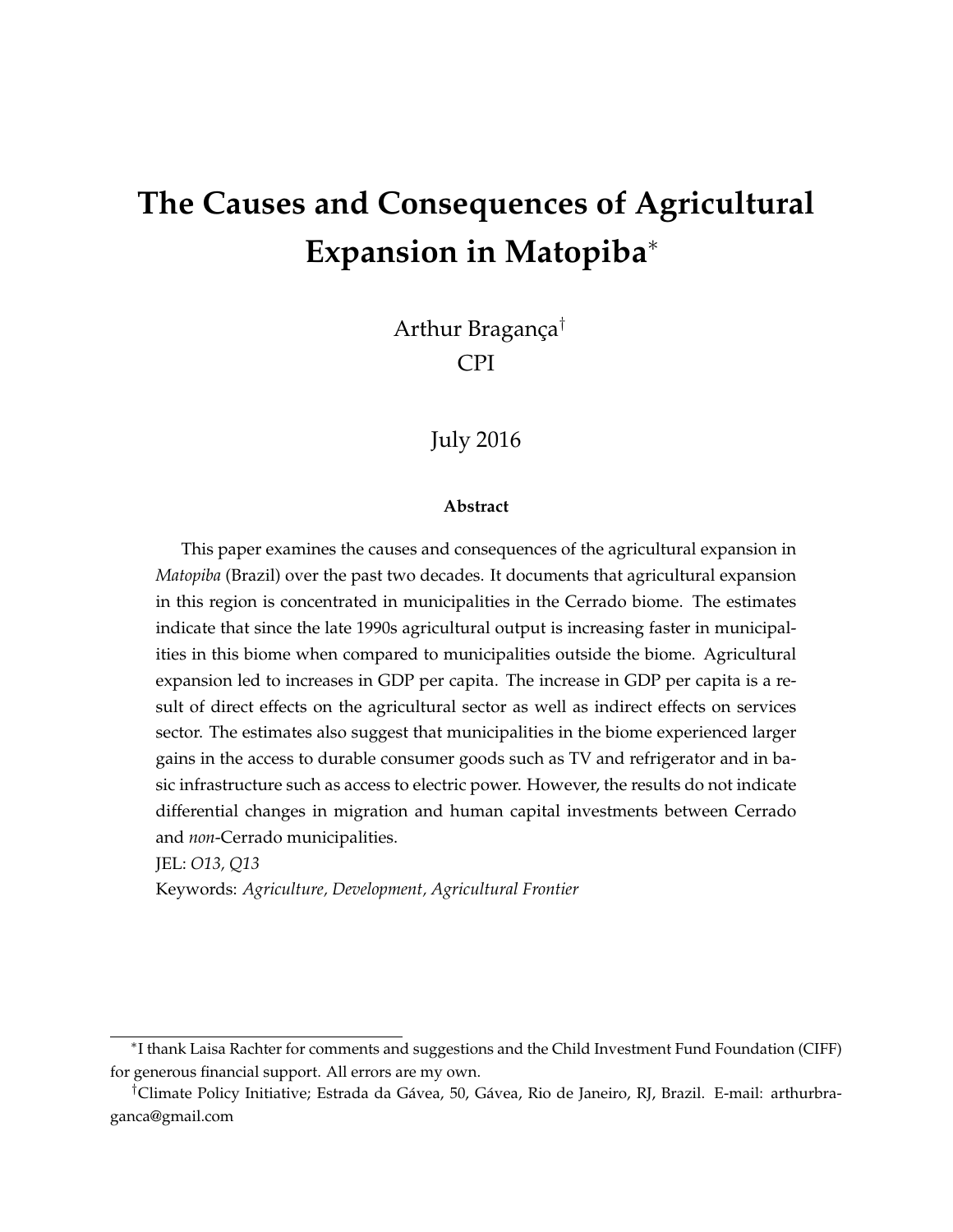# **1 Introduction**

The *Matopiba* region became a leading producer of several important agricultural products during the past 20 years.<sup>1</sup> However, the causes and consequences of agricultural expansion in this region have been understudied in the literature. This contrasts with the large literature discussing the transformations that affected the large agricultural frontier located north of *Brasília* since the 1960s that have emerged in the last decades.<sup>2</sup> This paper aims to fill of this gap through an assessment of the causes and consequences of agricultural expansion in the *Matopiba*.

The assessment begins by using data on agricultural outcomes to document that the evolution in crop cultivation and output in the *Matopiba* region is concentrated in municipalities in the Cerrado biome. The results provide evidence that cropland and the value of agricultural production start to increase faster in Cerrado municipalities compared to the *non*-Cerrado ones after the late 1990s. The magnitude of these estimates is substantial. Cropland grew 3.6 percentage points more in the Cerrado municipalities while the value of agricultural production grew 140% more than in the *non*-Cerrado municipalities during the period 1995-2012.

The increase in the value of agricultural production is not just a result of cropland expansion. The evidence suggests that the crop mix changed in the period due to increases in the relative importance of soy cultivation and declines in the relative importance of rice cultivation. There are no significant changes in the relative importance of other products such as maize and cassava. The estimates also indicate that the expansion in cropland induced a decrease in cattle ranching in the Cerrado municipalities compared to the *non*-Cerrado ones.

The analysis then uses data on economic performance to investigate the consequences of these changes in agriculture to the overall economic performance of municipalities in the Matopiba region. The results provide evidence that agricultural expansion positively affected the economic performance of the municipalities located in the Cerrado biome. The estimates suggest that GDP per capita increased 11% more in the Cerrado municipalities than in the *non*-Cerrado ones in the period 1999-2012. This increase is a result of a relative

<sup>1</sup>The *Matopiba* covers some areas in the states of Maranhão, Tocantins, Piauí and Bahia. Indeed, the name of the region comes from the abbreviation of the names of these four states.

<sup>&</sup>lt;sup>2</sup>See Alston, Libecap, and Schneider (1996), Jepson (2006a), Jepson (2006b) and Alston, Harris, and Mueller (2012) for descriptions of the evolution of agricultural organization in this agricultural frontier. See also Pfaff (1999), VanWey et al. (2013), Assunção and Bragança (2015) and Bragança, Assunção, and Ferraz (2015) for evidence of environmental and economic consequences of the settlement some areas of the agricultural frontier.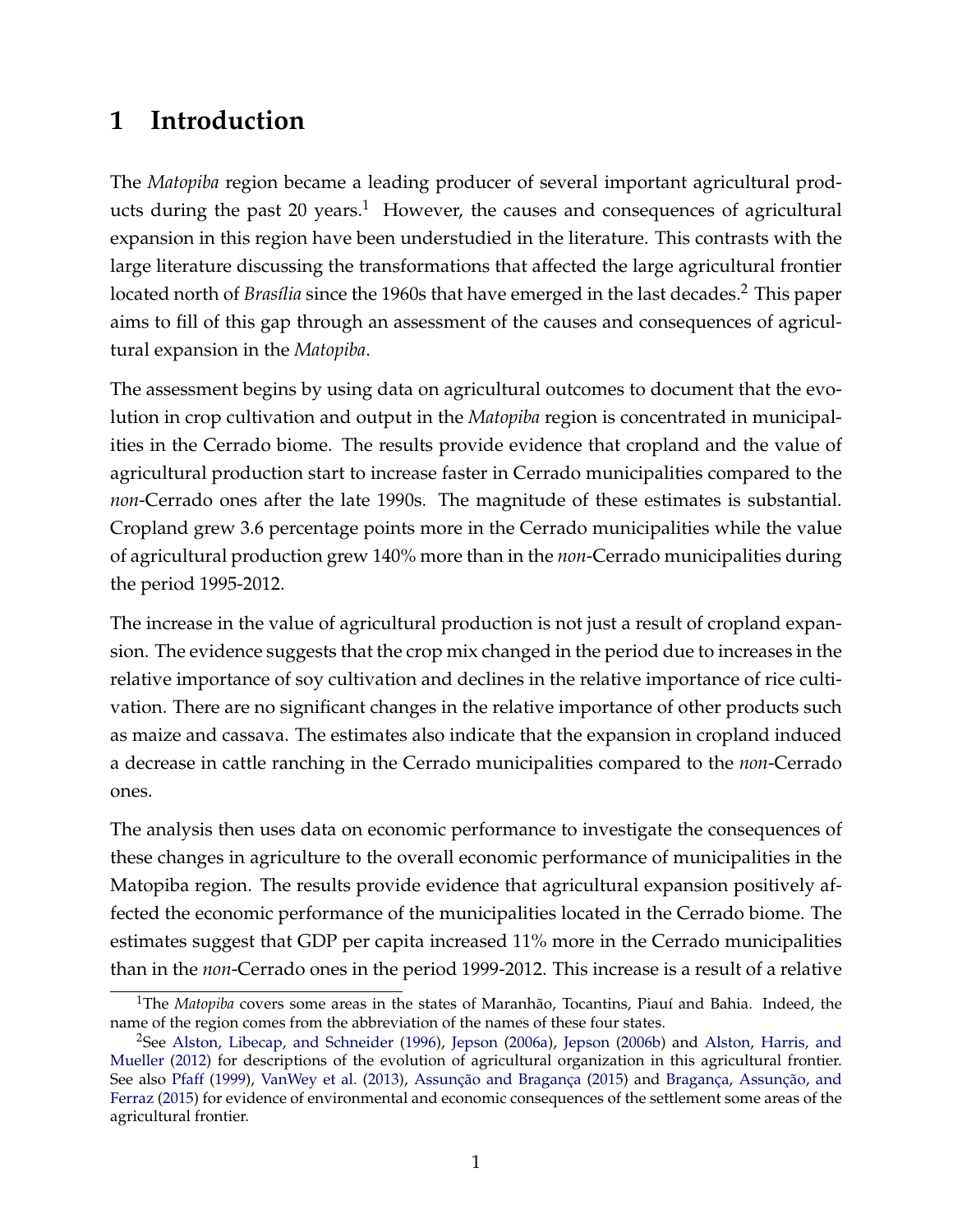increase of 37% in agricultural GDP per capita and 10% in services GDP capita. There is no effect of the agricultural expansion on the manufacturing GDP.

The increase in the services GDP highlights the existence of an important spillover of the agricultural expansion to other industries. This spillover effect is due to an expansion in local demand connected to forward and backward linkages of agricultural activities. The existence of this spillover contrasts with the evidence from Hornbeck and Keskin (2012) who find no effect of agricultural expansion on other sectors in the Ogalalla aquifer in the U.S.. The lack of effects on manufacturing contrasts with Foster and Rosenzweig (2004) who found, during the Green Revolution in India, that agricultural expansion hindered manufacturing expansion. It also contrasts with the evidence in Bustos, Caprettini, and Ponticelli (2013) and Marden (2014), who estimate positive effects of agricultural growth on manufacturing growth in Brazil and China, respectively.

To understand whether the expansion in GDP per capita leads into improvements in development outcomes, the analysis uses data from the Brazilian Population Census to investigate whether access to consumer goods and basic infrastructure changed across Cerrado and *non*-Cerrado areas. The results show that the share of households with television, refrigerator, and electric power increased faster in the Cerrado municipalities than in the *non*-Cerrado ones in the period 2000-2010. However, no effect was found on the share of households with a car or on the share of households with access to water or sewage.

The census data is also used to investigate other adjustments to the agricultural expansion. No effect was on local population and on educational outcomes. The former result indicates that migration is not a relevant issue in the region and contrasts with the experience of the occupation of other parts of the Cerrado documented by Bragança, Assunção, and Ferraz (2015). The latter result indicates that the agricultural expansion neither crowds-in educational investments as in Foster and Rosenzweig (1996) nor crowds-out these investments as in Soares, Kruger, and Berthelon (2012).

These results provide novel evidence of the causes and consequences of agricultural expansion in the *Matopiba* region. Previous studies as Miranda, Magalhães, and de Carvalho (2014) have focused in mapping the agricultural expansion in the region and have not examined its causes and consequences. The paper documents that agro-climatic characteristics are a major determinant of the location of agricultural expansion in the region. It also provides evidence that expansion of mechanized and large-scale agriculture leads to improvements in economic performance through direct and indirect effects. However, it is important to note that the experience of the *Matopiba* differs from the experience of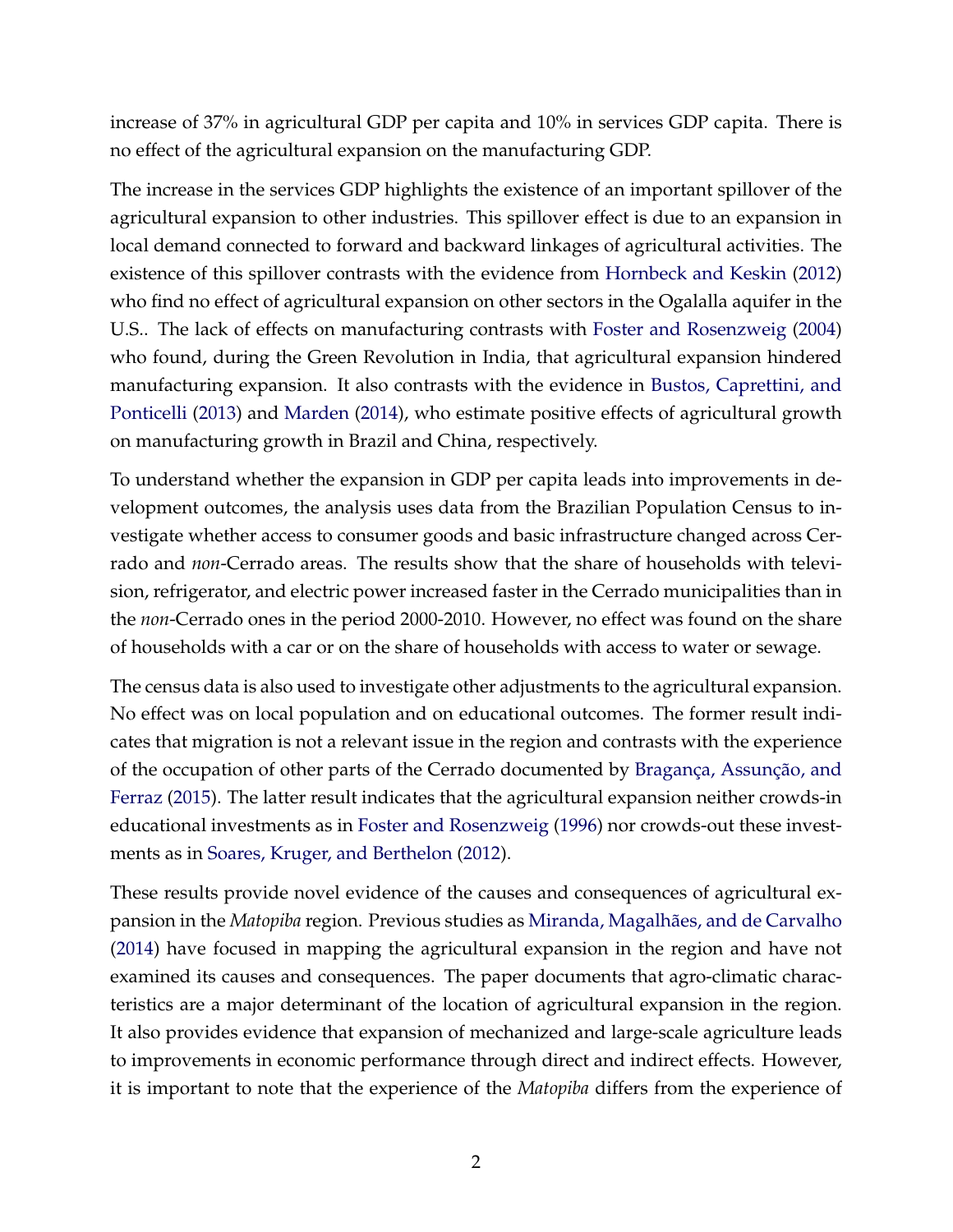previous agricultural frontiers due to the absence of effects on migration and educational investments.

The remainder of this paper is organized in five sections. Section 2 presents a brief description of the *Matopiba* region. Section 3 presents the datasets used in the empirical analysis. Section 4 documents the expansion of agriculture in the Cerrado areas in the *Matopiba* region. Section 5 documents the impact of agricultural expansion on several economic outcomes. Section 6 presents some brief conclusions of the paper.

# **2 Background**

The name *Matopiba* refers to the initial letters of states of Maranhão, Tocantins, Piauí and Bahia. Some areas in these states experienced substantial agricultural development over the past couple of decades. The region is responsible for almost 10% of national crop production, being an important driver of the expansion in soy and maize production (Miranda, Magalhães, and de Carvalho, 2014).

The expansion in agriculture in the *Matopiba* states was concentrated in the areas covered by the Cerrado biome. Technological innovations that occurred in the 1960s and 1980s enabled intensive soy cultivation in these areas (Assunção and Bragança, 2015). These innovations were connected to the development of soy varieties as well as the development of better soil management techniques (Klink and Moreira, 2002). Large scale crop cultivation becomes possible once farmers invest in liming to correct the soil and purchase tractors to cultivate it (Rezende, 2002).

Crop production started to expand in the municipalities of the *Matopiba* region in the late 1990s. The region's native pastures are being replaced with fertilizer and machine intensive crop cultivation (Lopes, 2014). This agricultural expansion is thought to have reshaped economic life in neighbouring urban centers. It is believed that these urban areas have benefited from the expansion of manufacturing and services activities with linkages to agricultural activities (Miranda, Magalhães, and de Carvalho, 2014). Agricultural expansion might also affect economic development through other channels such as migration or investments in human capital (Bragança, Assunção, and Ferraz, 2015). There is not, however, organized empirical evidence of these effects which motivates the empirical exercises in this paper.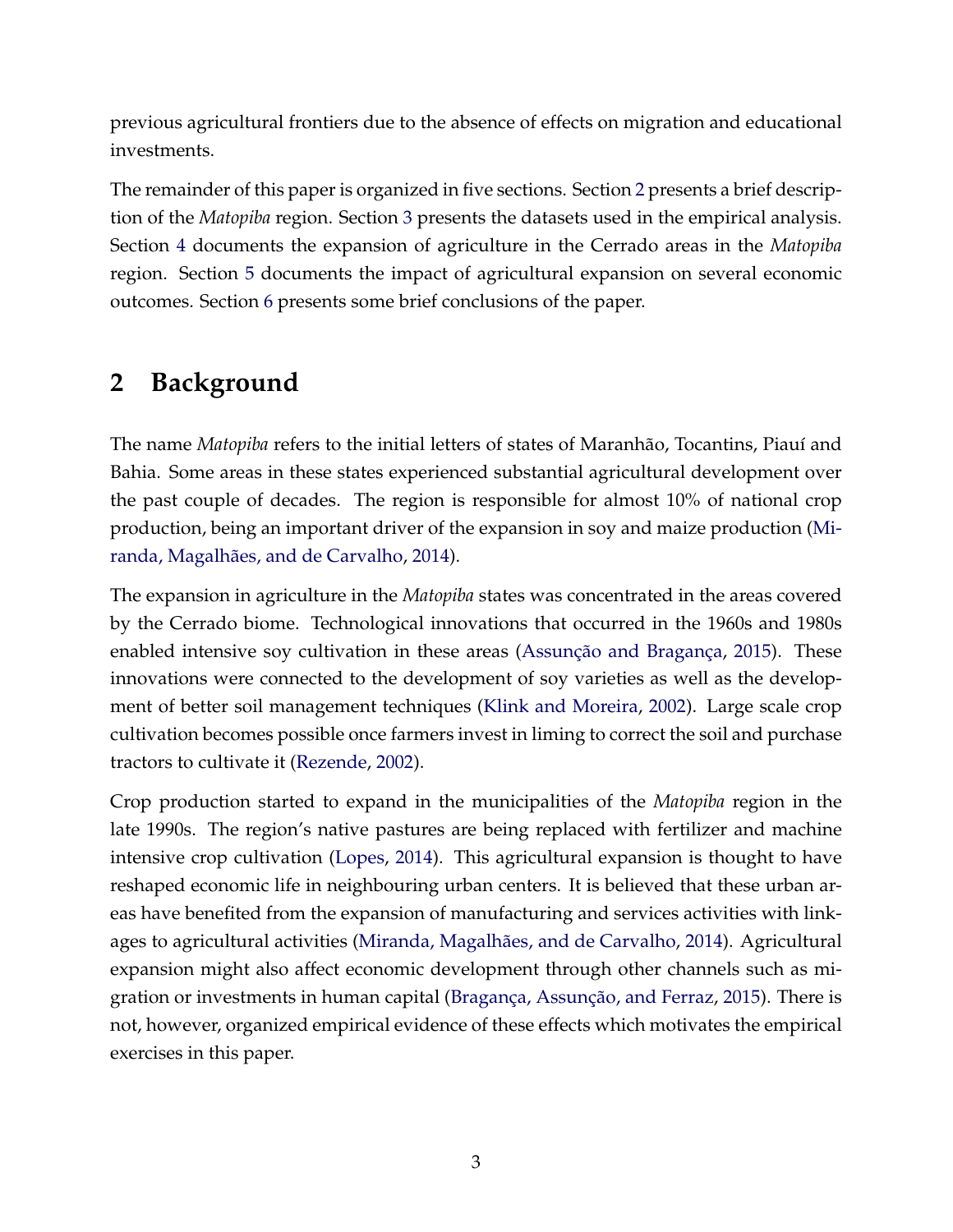## **3 Data**

### **3.1 Data Sources**

The empirical exercises from this paper use socioeconomic data from different sources. The *Pesquisa Agrícola Municipal* - a municipal assessment of agriculture in the Brazilian municipalities - provides annual information on cultivation, production and production value for the main crops cultivated in the country. We use data on land allocation and the value of crop production for the period 1995-2012 to map the evolution on agricultural outcomes in the *Matopiba* region.

The *Produto Interno Bruto Municipal* - a dataset with estimates of municipal economic performance - provides annual information on GDP from the period 1999-2012. The analysis uses measures of aggregate GDP as well as GDP in the three main industries to investigate the consequences of agricultural expansion on economic performance in the region. The *Censo Demográfico* - the Brazilian Population Census - is also used to assess the consequences of the agricultural expansion on local development. The analysis uses the census waves of 1991, 2000 and 2010 to examine the effects of agricultural expansion on access to goods, human capital investments and migration.

The empirical design tests whether these socioeconomic outcomes changed differentially in municipalities located in the Cerrado biome during the past decades. To implement this design, a biome map and a municipalities map are combined to construct a dummy variable indicating whether more than 50% of the municipal area is in the Cerrado biome. This is the main independent variable used throughout the empirical analysis.

Other geographic information is used as controls in the analysis. GIS software is used to build a dataset on the average land gradient. This measure is constructed merging the elevation maps from the Shuttle Radar Topography Mission (SRTM) with a municipalities map. A dataset on average temperature and rainfall for the period 1971-2010 is created using data from the Terrestrial Air and Temperature Database Version 3.0. In addition, information on municipal latitude and longitude is collected fro the IPEADATA website.

To account for border changes and the creation of municipalities, the paper uses the definition of minimum comparable areas from the Brazilian Institute of Applied Economic Research (IPEA). The minimum comparable areas make spatial units consistent over time. The estimates use a minimum comparable areas definition that makes spatial units consistent with the existing municipalities and borders from 1991. The sample is restricted to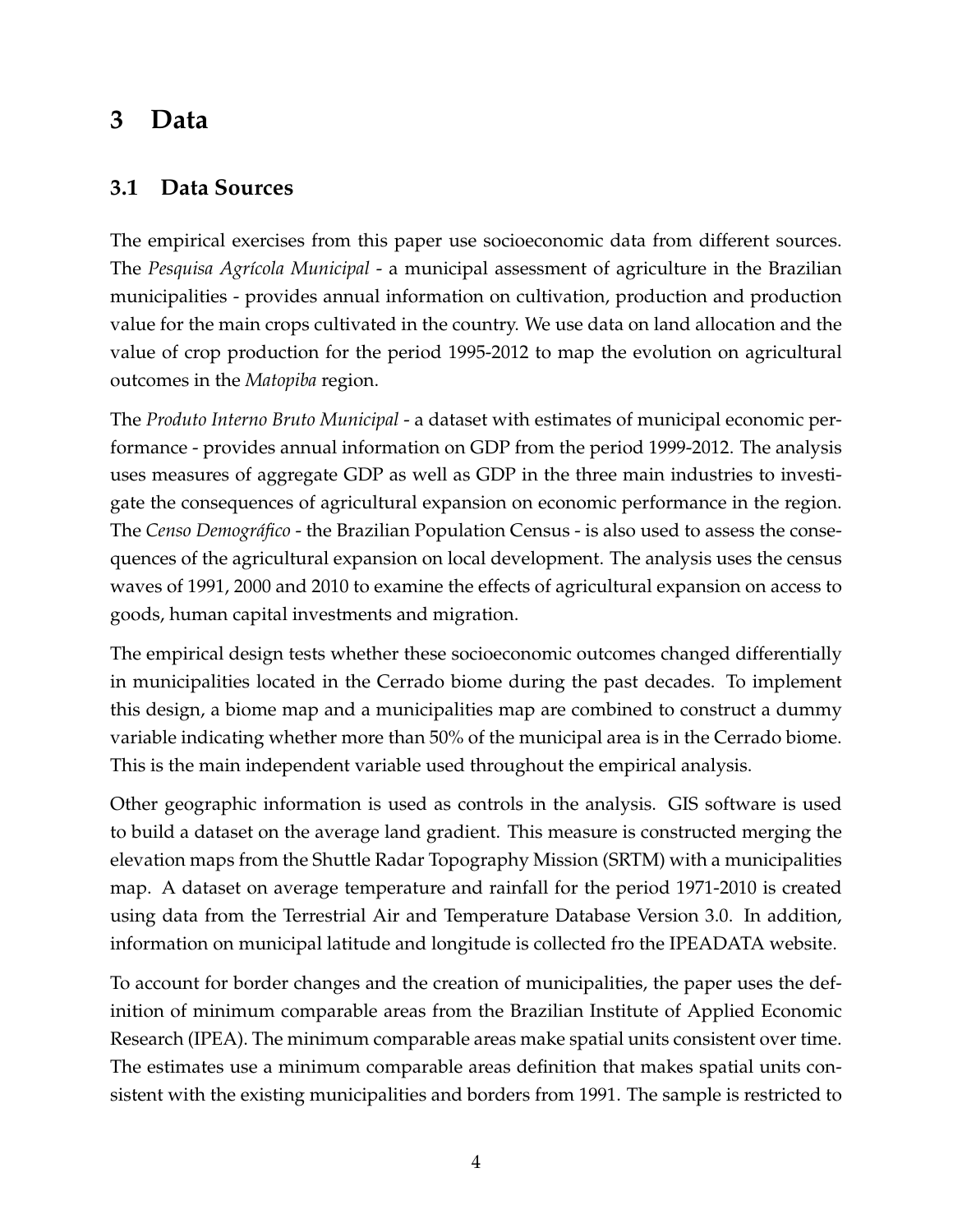municipalities with less than 200,000 inhabitants in the initial period and with information on GDP. That leaves 665 spatial units that can be compared across periods. Throughout the paper, these minimum comparable areas are referred as municipalities. Figure 1 provides a visual illustration of the sample municipalities, emphasizing the ones inside and outside the Cerrado biome.

Appendix A describes in detail the definition of all variables used in the paper.

### **3.2 Descriptive Statistics**

Table 1 reports descriptive statistics for the main variables used in this paper. Column 1 presents the sample mean in the initial sample period while column 2 presents the sample mean in the last sample period. Column 3 presents the increase between periods.

The table indicates that there were substantial changes in agricultural and economic development throughout the period 1995-2012. Cropland grew about one-fifth in the period whereas crop output more than tripled. Cropland expansion did not induce a reduction in cattle grazing and was connected to large shifts in land use.

GDP per capita grew more than 60% in the period 1999-2012 while population increased in about 30% in the period 1991-2010. Substantial gains in access to consumer goods, basic infrastructure and human capital also occurred in the period 1991-2010. These changes highlight the important transformations in economic development observed in these four states during the period. Our empirical design tests whether these changes were different in municipalities in the Cerrado biome.

Figure 2 provides an illustration of the different changes in agricultural outcomes within and outside the biome. It depicts the evolution of land use and agricultural outcomes in Cerrado and *non*-Cerrado municipalities. The figure provides evidence that the share of cropland and the log of agricultural output per hectare grew faster inside this biome than outside of it. This evidence indicates that agricultural expansion over the past decades was indeed concentrated in the Cerrado biome as indicated in Embrapa (2015). This finding motivates the empirical exercises presented in the remainder of the paper.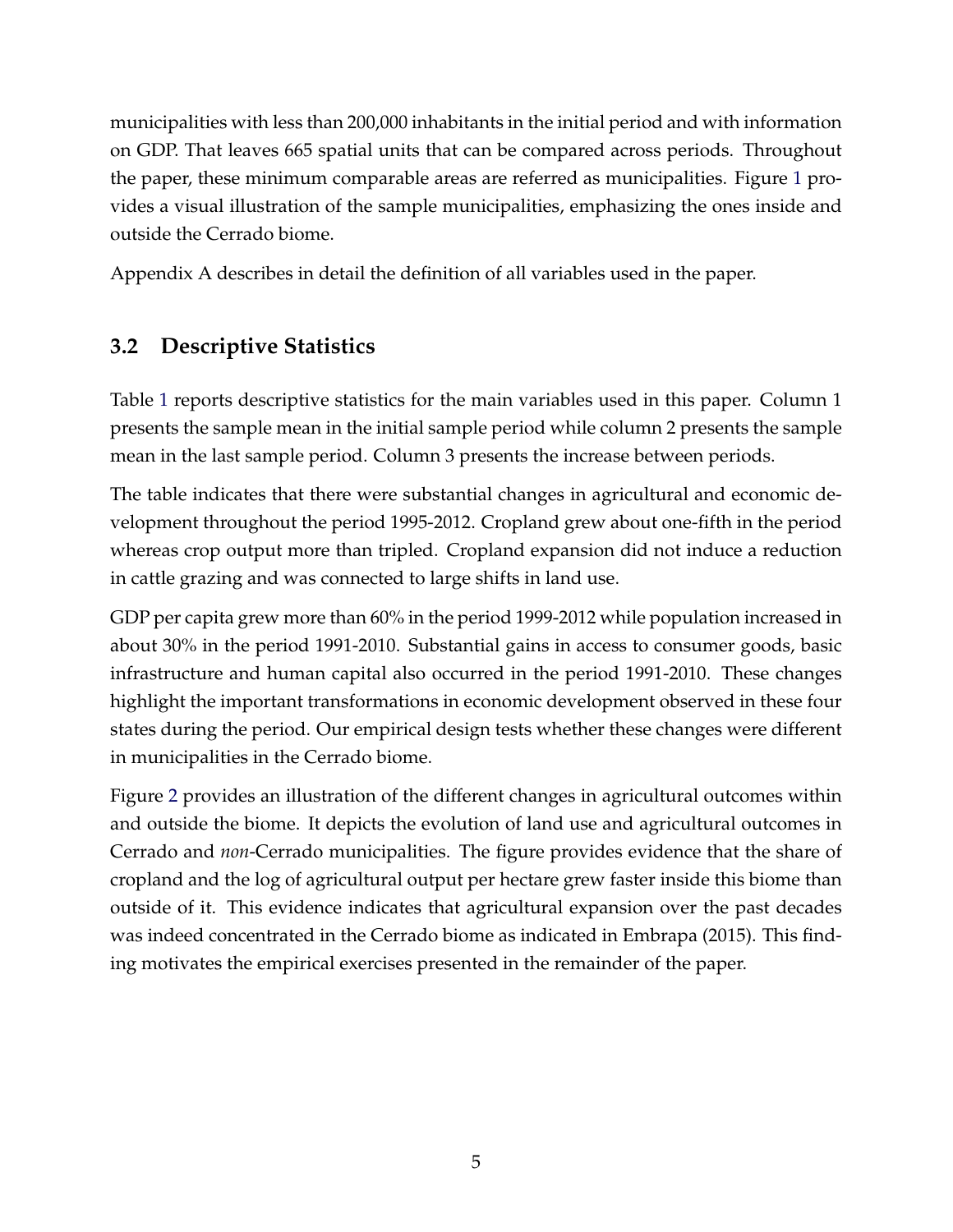### **4 The Determinants of Agricultural Expansion**

The empirical analysis begins by documenting the causes of the agricultural expansion in the *Matopiba* region. There are several factors that can drive agricultural expansion in frontier municipalities, such as land prices, access to markets, human capital, land tenure and soil characteristics. It is therefore challenging to determine the causal effect of each of these characteristics as the presence of omitted variable bias and reverse causation suggests that OLS estimates of the determinants of agricultural expansion will be biased.

This paper uses the historical experience from the evolution of the agricultural frontier in Brazil to help map the agricultural expansion in the *Matopiba* region. This historical experience suggests that agricultural expansion in the agricultural frontier was tilted toward some geographies. This is a result of technological innovations implemented between the late 1960s and the late 1970s which enabled large scale crop cultivation in areas in the Cerrado biome (Spehar, 1994; Klink and Moreira, 2002). These innovations generated a pattern of agricultural development quite different in these areas in relation to the other frontier areas (Bragança, Assunção, and Ferraz, 2015; Assunção and Bragança, 2015).

Following the historical experience and previous literature, the paper thus examines whether the expansion of agriculture in the *Matopiba* region was concentrated in its Cerrado areas using the empirical model presented below:

$$
y_{mt} = \beta_t C_m + \theta'_t \mathbf{X_m} + \alpha_m + \delta_{st} + \varepsilon_{mt}
$$
 (1)

in which *ymt* denotes an agricultural outcome of municipality *m* and period *t*; *C<sup>m</sup>* indicates whether the municipality *m* is in the Cerrado biome; **X<sup>m</sup>** represents a set of geographic characteristics of municipality *m* and *α<sup>m</sup>* and *αst* are municipality and state-period fixed effects.

The coefficients of interest in Equation 1 are the different *β<sup>t</sup>* . These coefficients represent the differential change in agricultural outcomes across municipalities located within and outside the Cerrado biome that share similar geographic characteristics. The geographic characteristics included are cubic functions of land gradient, latitude, longitude, rainfall, and temperature.

The model in equation 1 is estimated using agricultural data for the period 1995 to 2012. The main outcomes are total cropland (as a share of the municipal area) and the log of the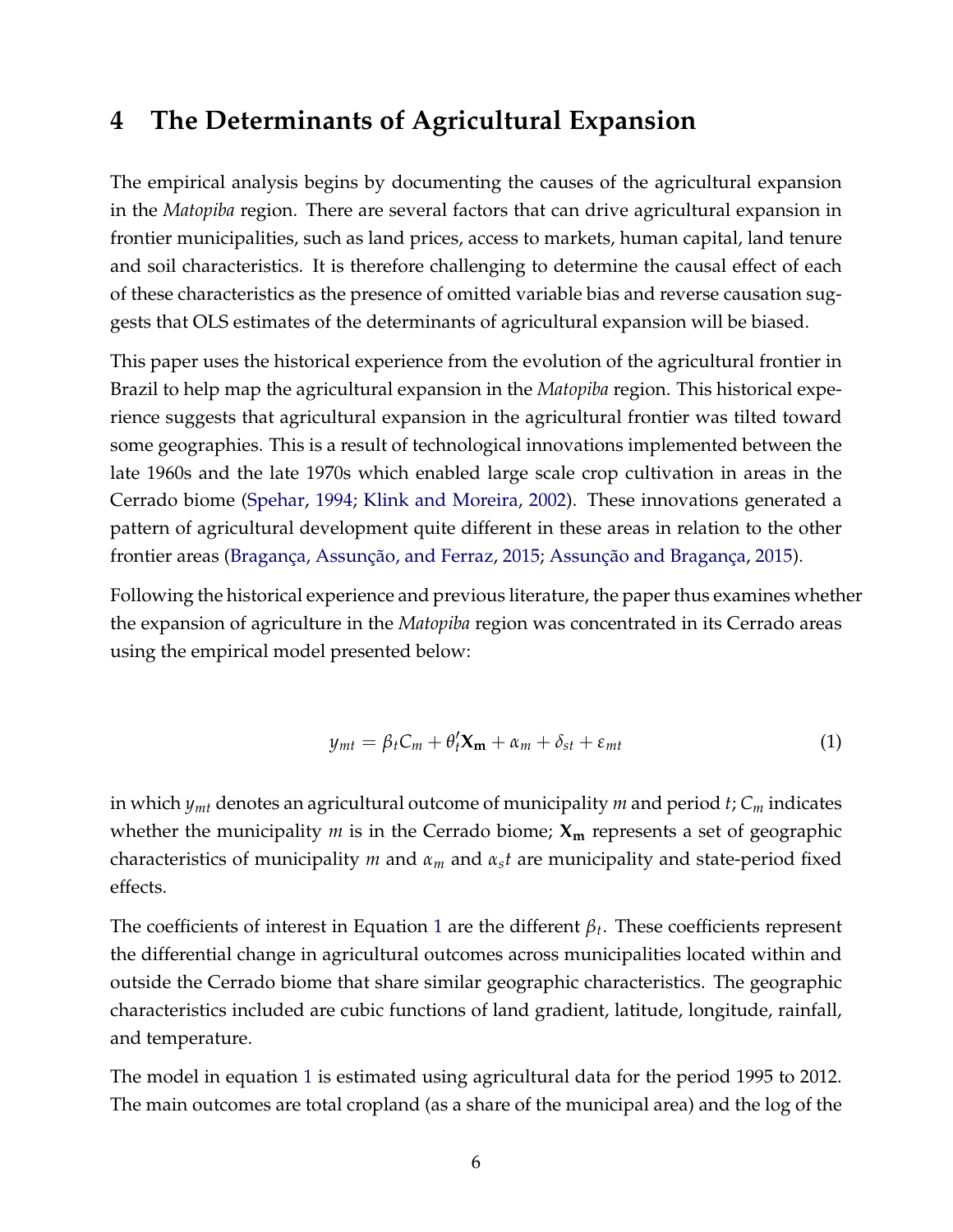value of crop production (per municipal hectare). The analysis also uses the share of cropland cultivated with different agricultural products as outcomes to determine whether agricultural expansion was connected to changes in the crop mix. Coefficients are pooled in two-year periods to improve precision and facilitate the visualization of the results. All estimates are weighted using the total municipal area. Standard errors are clustered at the municipality-level to provide confidence intervals robust to the existence of serial correlation (Bertrand, Duflo, and Mullainathan, 2004).

Figure 3 presents a graphical illustration of the results. Panel (A) reports the results using cropland as the dependent variable, whereas Panel (B) reports the results using the log of the value of crop production as the dependent variable. The figure provides evidence that these variables were evolving similarly across municipalities within and outside the Cerrado biome in the beginning of the sample period. Nevertheless, agriculture starts expanding faster in municipalities in the Cerrado biome after some periods. The magnitude increases across periods, suggesting that differences between Cerrado and *non*-Cerrado municipalities are still increasing.

Table 2 presents the numerical results of the coefficients plotted in Figure 2. Column 1 reports the results for total cropland whereas column 2 depicts the results for the log of the value of crop production. The magnitude of the coefficients suggests that the share of cropland expanded 3.6 percentage points more in the Cerrado municipalities than in the *non*-Cerrado ones in the period 1995-2012, whereas the value of agricultural production increased 140% more.

An important aspect of understanding the previous estimates is whether the expansion in cropland is associated with changes in crop mix. In other words, was the increase in crop output the result of cropland expansion or the result of cropland expansion and changes in the structure of agriculture? To investigate this issue, equation 1 was reestimated using the share of cropland cultivated with different agricultural products as the dependent variables.

Figure 4 presents a graphical depiction of these results. Panel (A) provides evidence that the relative importance of soy cultivation increased in the Cerrado municipalities in the 2000s. Panel (B) indicates that the relative importance of maize production did not change in the period. Panel (C) points out that the relative importance of rice cultivation decreased in the Cerrado municipalities in the 2000s. Panel (D) points out similar results for cassava. However, the coefficients are not significant for most periods.

Table 3 presents the numerical results of the estimates from the previous figure. The mag-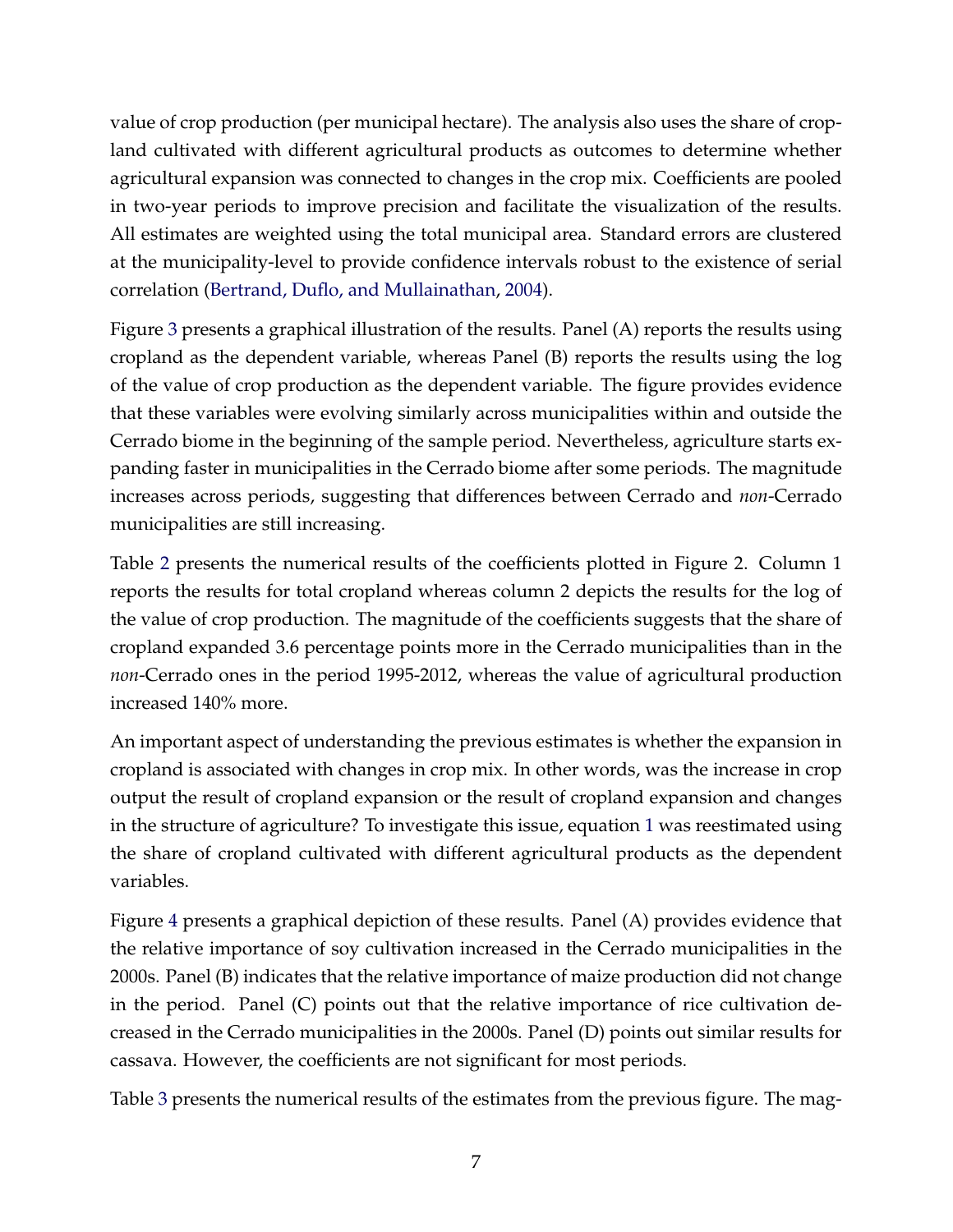nitude of the change in crop mix is substantial. Column 1 suggests that the share of cropland cultivated with soy grew 18 percentage points more in Cerrado municipalities while column 3 suggests that the share of cropland cultivated with rice fell almost 12 percentage points in these municipalities. These results support the idea that changes in crop mix accompanied the expansion in cropland. This table also provides evidence that the expansion in cropland had little effect on cattle ranching. Column 5 provides evidence that there is no significant differential change in the number of cattle per municipal area for all but one sample period. This result suggests that declines in cattle ranching do not offset the expansion in crop output.

# **5 The Consequences of Agricultural Expansion**

The previous results indicate that agricultural expansion in the *Matopiba* region over the past decade was concentrated in the Cerrado biome. This evidence suggests that comparing the evolution of economic performance and socioeconomic indicators across Cerrado and *non*-Cerrado municipalities provides a useful assessment of the consequences of agricultural growth in the region. This empirical strategy enables us to circumvent the empirical issues that arise from regressing economic performance on agricultural output to the extent that there are no other changes in the economic environment that occur at the same period in municipalities within and outside this biome.

### **5.1 Economic Performance**

The consequences of agricultural expansion in the *Matopiba* region on economic performance are examined using data for local GDP for the period 1999-2012. The empirical specification is the same one from Equation 1 but using a different time period for estimation and weighting the estimates using initial population.

Figure 5 provides a graphical illustration of the results. Panel (A) provides evidence of large increases in agricultural GDP per capita in Cerrado municipalities compared to *non*-Cerrado ones during the sample period. Panel (B) indicates that the expansion in agricultural GDP per capita neither crowds-out nor crowds-in manufacturing GDP per capita, while Panel (C) indicates that it crowds-in services GDP per capita. Panel (D) provides evidence that the direct effect of agricultural expansion on agricultural GDP and its indirect effect on services GDP generated increases in total GDP per capita in the Cerrado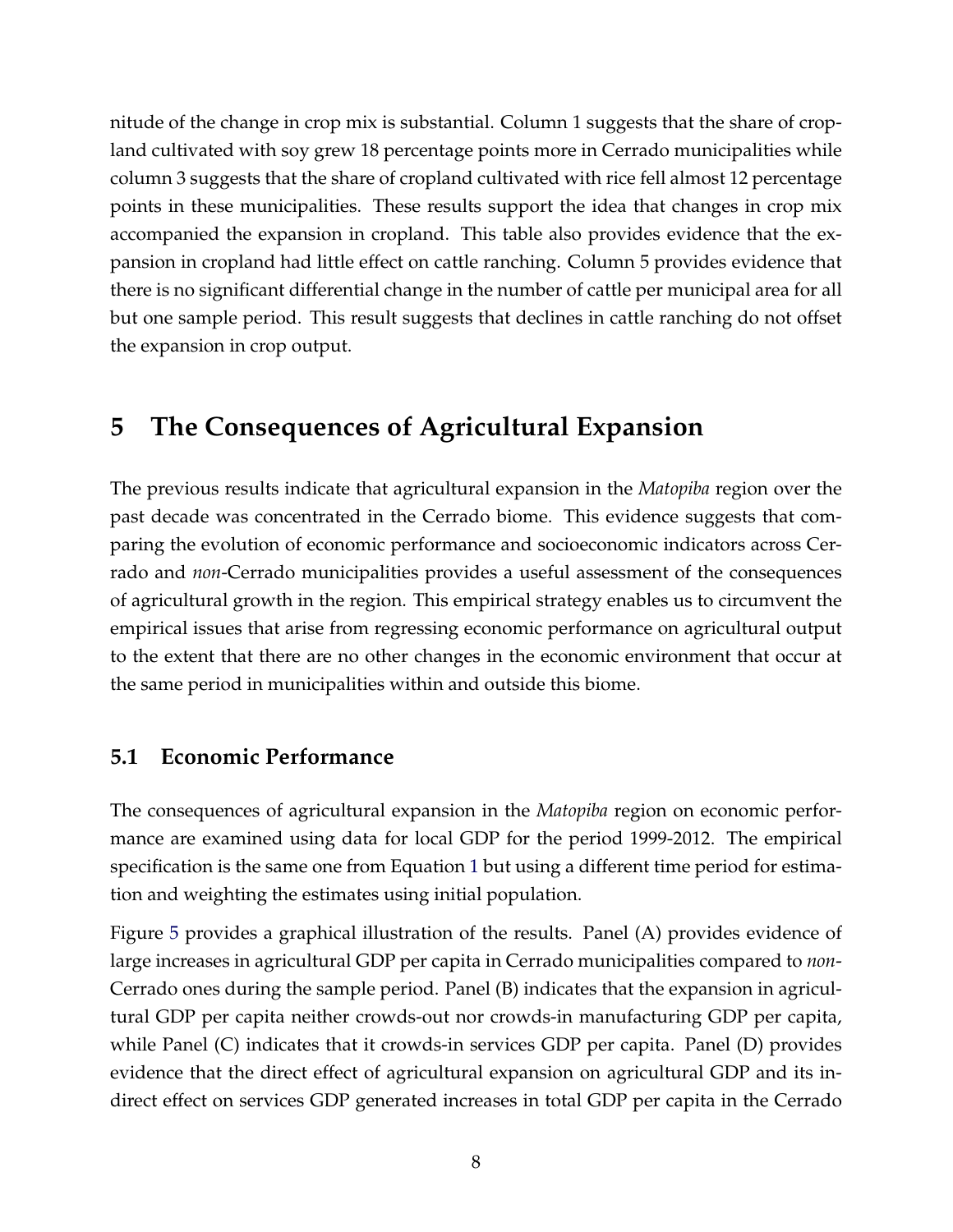biome.

Table 4 provides the numerical results of the estimates presented in Figure 5. Column 1 indicates that agricultural GDP increased about 37% (0.316 log points) more in Cerrado municipalities compared to *non*-Cerrado ones over the period 1999-2012. This impact increases through time with the difference between municipalities within and outside the biome increasing six-fold from 2001-2002 to 2011-2012.

Columns 2 and 3 provide evidence of the spillover effects esteeming of the agricultural expansion on other economic sectors. Point estimates are positive in both columns and indicate a differential increase of about 10% in the municipalities in the biome in relation to municipalities outside the biome over the period both in manufacturing and services GDP during the period 1999-2012. These differences are not significant for manufacturing GDP (column 2) but are significant for services GDP (column 3). These findings can be interpreted as evidence that agricultural expansion increases local demand either through backward or forward linkages. Sorting out these interpretations consists in an important agenda for future research.

Column 4 provides evidence that the total GDP per capita increased faster in Cerrado municipalities than *non*-Cerrado ones over the period 1999-2012. The difference increases over the period, reaching 11% (0.107 log points) at the end of the sample period.

### **5.2 Consumption and Infrastructure**

An important question is whether improvements in economic performance induced improvements in overall quality of life across the *Matopiba* region. To investigate this issue, the analysis uses data from the Population Census for the years 1991, 2000 and 2010 to investigate whether access to durable goods and housing infrastructure changed differentially in the Cerrado municipalities in compared to the *non*-Cerrado ones. The estimates are obtained using the following empirical model:

$$
y_{mt} = \beta_{2000} C_m + \beta_{2010} C_m + \theta'_t \mathbf{X_m} + \alpha_m + \delta_{st} + \varepsilon_{mt}
$$
 (2)

Equation 2 is similar to equation 1 which is used in the previous analysis. The main difference is that there are only two coefficients of interest (*β*<sup>2000</sup> and *β*2010) in the equation above. These coefficients investigate whether - conditional on the covariates **X<sup>m</sup>** - the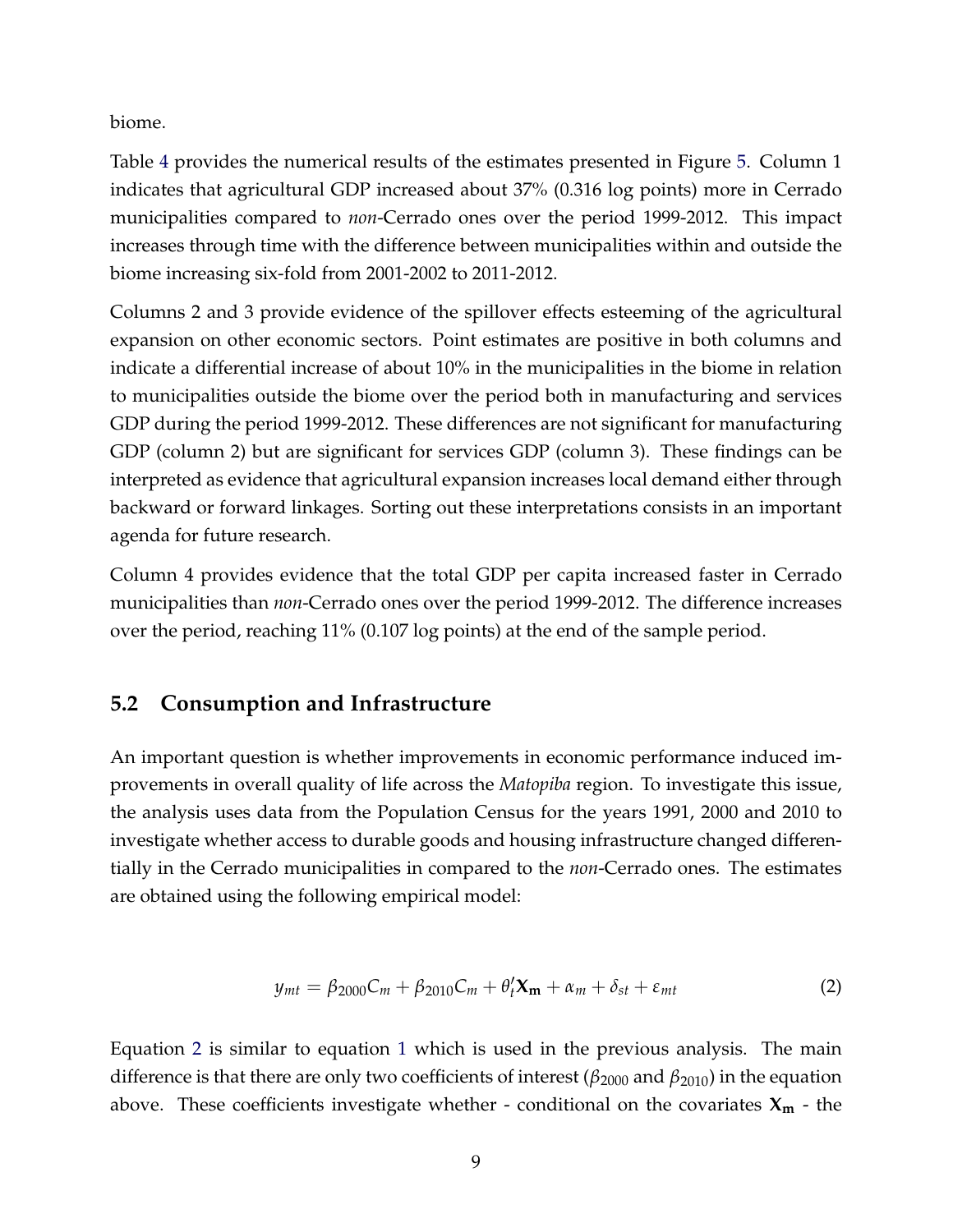outcomes were changing differentially in municipalities located within and outside the Cerrado biome.

These coefficients have different interpretations in this empirical design. On the one hand, the coefficient  $β_{2000}$  is useful to test the identification assumption from equation 2. This identification assumption states that outcomes would have changed in a similar fashion in the absence of differential agricultural development in the Cerrado municipalities. This implies that *β*<sup>2000</sup> should be zero since agriculture started to expand in the Cerrado in the 2000s. On the other hand, the coefficient *β*<sup>2010</sup> investigates whether differential agricultural expansion induced differential increases in access to goods in municipalites within the biome in comparison to municipalities outside it.

The model presented above is estimated for six different outcomes: share of households with a television, share of household with a fridge, share of households with a car, share of households with electricity, share of households with tapped water and share of household with adequate sewage. The former three outcomes represent access to durable consumer goods while the latter three outcomes represent access to infrastructure. The estimation uses the same covariates  $X_m$  included in the previous estimates, weights observations using the initial population and cluster standard errors clustered at the municipallevel.

Table 5 reports the estimates for the six outcomes described above. Changes in the outcomes were similar in Cerrado and *non*-Cerrado municipalities over the period 1991-2000 which is consistent with the identification assumption. But access to television, refrigerator and electricity grow differentially in Cerrado in comparison to *non*-Cerrado municipalities over the period 2000-2010. No differential change was found in the share of households with cars, tapped water and adequate sewage.

The share of households with a television increases 5.2 percentage points faster in municipalities within the biome in relation to municipalities outside it. The effect is 4.3 percentage points for the share of households with a refrigerator and 7.3 percentage points for the share of households with electricity. The mean of these three variables was, respectively, 0.53, 0.46 and 0.69 in 2000. Hence, the estimates indicate an increase in these outcomes close to 10% for all three variables.

It is also possible to use the coefficients to calculate the percentage of the expansion in access to goods observed in the sample period which was due to agricultural expansion. This provides an alternative method to calculate the magnitude of the estimates. In the period 2000-2010, agricultural expansion accounts for 17% of the expansion in access to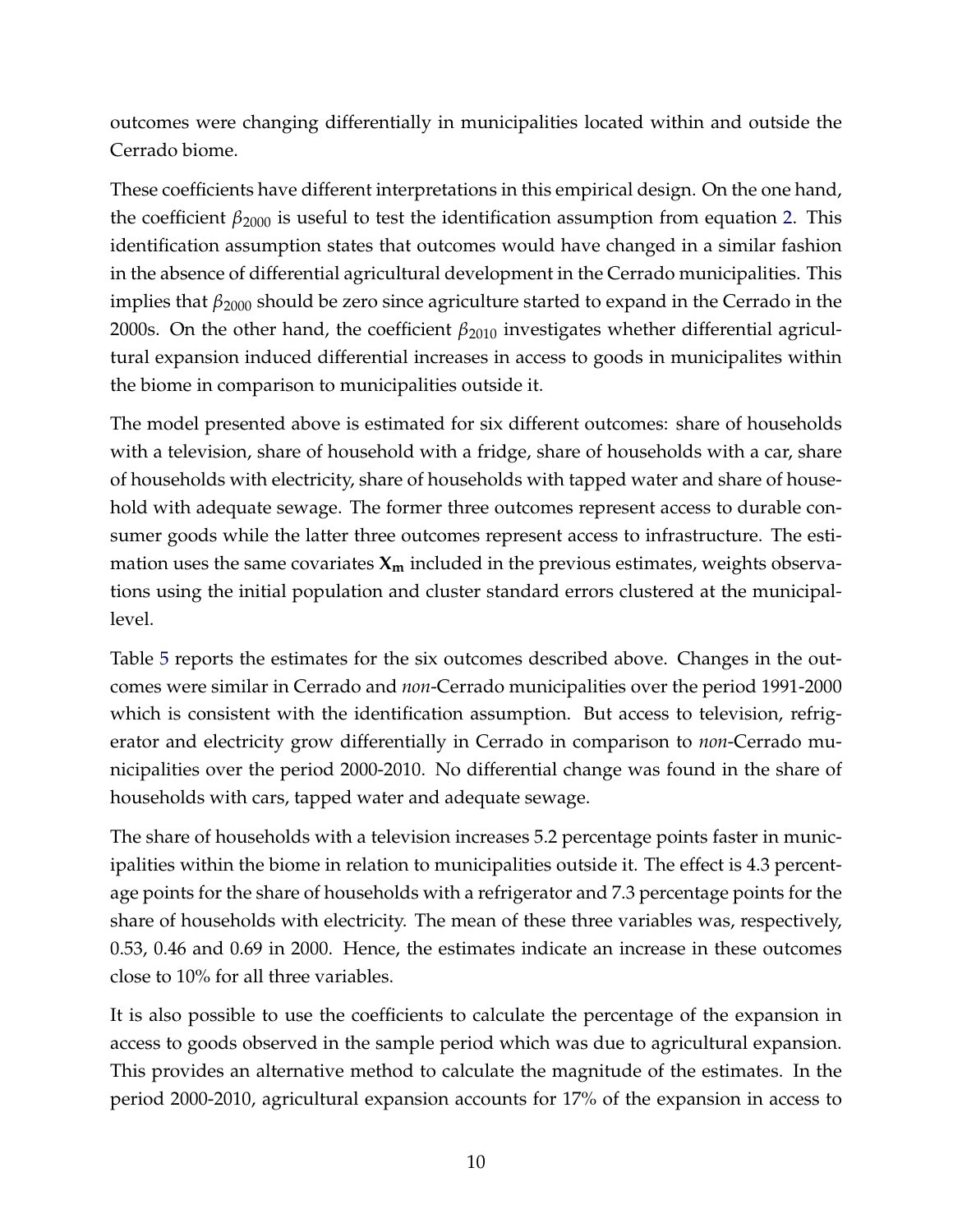television, 12% of the expansion in access to fridge and 31% of the expansion in access to electricity.

To interpret these magnitudes it also is useful to compare them with the effect on agricultural expansion. This provides a "Wald" estimator of the effect of agricultural expansion on access to goods. The ratio between the Cerrado's effect on access to goods and this effect on crop output provides elasticities of agricultural expansion on these variables. The previous results indicate that crop output more than doubled in Cerrado municipalities in comparison to *non*-Cerrado ones over the period 2000-2010. Using this estimate, we calculate elasticities of .090 for access to television, .086 for access to refrigerator and .097 for access to electricity.

### **5.3 Population and Human Capital**

The previous estimates focused on the consequences of agricultural expansion on economic indicators. Other margins of adjustment to agricultural expansion are investigated in this subsection. The focus on the adjustments in terms of migration and human capital investments since there is evidence that changes in agricultural expansion affected these variables in other settings. There is considerable literature that provides evidence that agricultural expansion induces in-migration while declines induce out-migration in the U.S. both in the short and the long term (Lange, Olmstead, and Rhode, 2009; Hornbeck, 2012; Feng, Oppenheimer, and Schlenker, 2012). There is also evidence that changes in agriculture affect human capital investments. Agricultural expansion can increase the demand for labor and induce children to drop-out of school as emphasized by Soares, Kruger, and Berthelon (2012). However, agricultural expansion can also induce human capital investments when it is connected to changes in agricultural production towards more skill-intensive technologies as documented by Foster and Rosenzweig (1996) for India and Bragança, Assunção, and Ferraz (2015) in Brazil.

Table 6 presents the estimates of the effects of agricultural expansion on population and human capital. The data and the empirical model are the same described in the previous subsection. Column 1 presents the estimates using the log of population as the dependent variable. Columns 2 and 3 report estimates splitting between rural and urban population. Column 4 depicts the results on school attendance while Column 5 shows the results for the share of adults with 8 years or more of schooling.

The results indicate no effects in these margins. Neither population nor human capital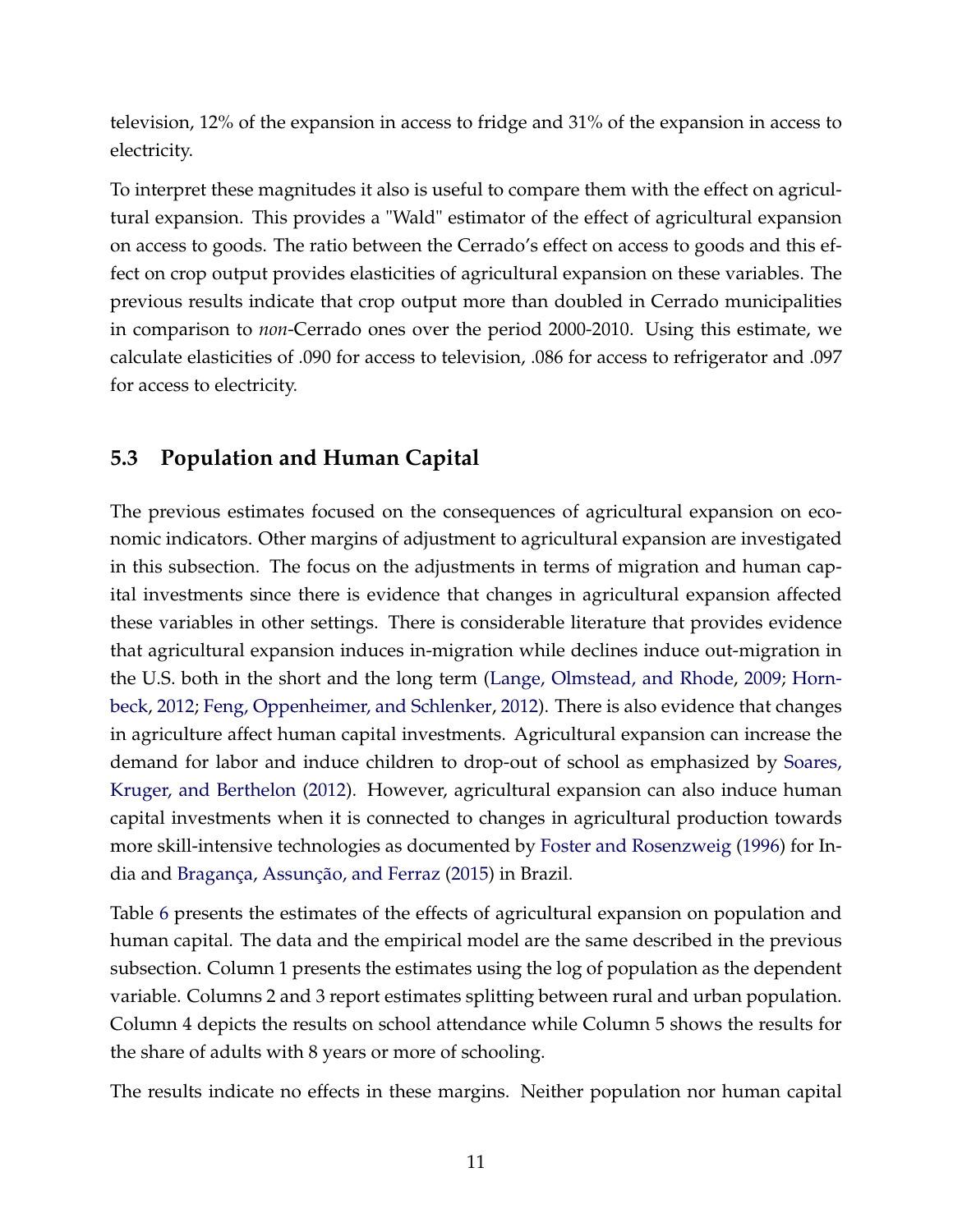investments seem to be affected by the expansion in agriculture in the *Matopiba* region. These results contrast with evidence on the agricultural adjustments to agricultural expansion in Central Brazil during the 1970s and 1980s (Bragança, Assunção, and Ferraz, 2015).

# **6 Conclusion**

Large-scale and mechanized agriculture grew fast in the states of Maranhão, Tocantins, Piauí, and Bahia (*Matopiba*) over the past two decades. This paper examines the causes and consequences of this agricultural expansion. It documents that agricultural expansion in this region is concentrated in municipalities in the Cerrado biome. The results show that the share of cropland expanded 3.6 percentage points more while the value of agricultural production increased 140% more in the Cerrado municipalities than in the *non*-Cerrado ones in the period 1995-2012. The estimates also indicate a substantial shift in land allocation from rice and cassava to soy.

The paper also documents the impact of the expansion in agricultural activities on economic development. The results indicate that agricultural expansion led to a 10% increase in GDP per capita due to direct effects on the agricultural sector and indirect effects on the services sector. Agricultural GDP per capita increased about 37% (0.316 log points) more while services GDP per capita increased about 10% (0.094 log points) more in Cerrado municipalities compared to *non*-Cerrado ones over the period 1999-2012. Cerrado municipalities also experienced larger gains in access to durable consumer goods such as TV and refrigerator and to basic infrastructure such as electricity. Nevertheless, these municipalities did not experience differential changes in migration and human capital investments.

The results presented in this paper indicate that agronomic characteristics are essential to determine the areas where expansion of large-scale and export-oriented occurs in the Brazilian interior. While the timing of the expansion seems to be connected to a range of institutional and economic factors, its location seems to be strongly influenced by the prevalence of Cerrado soils. This finding suggests that the technological changes that enabled large-scale agriculture in these soils continue to exert an important influence on the geographic variation in agricultural expansion in Brazil. $3$ 

<sup>3</sup>Bragança, Assunção, and Ferraz (2015) and Assunção and Bragança (2015) discuss and evaluate the technological changes that enabled large-scale agriculture in the Cerrado biome.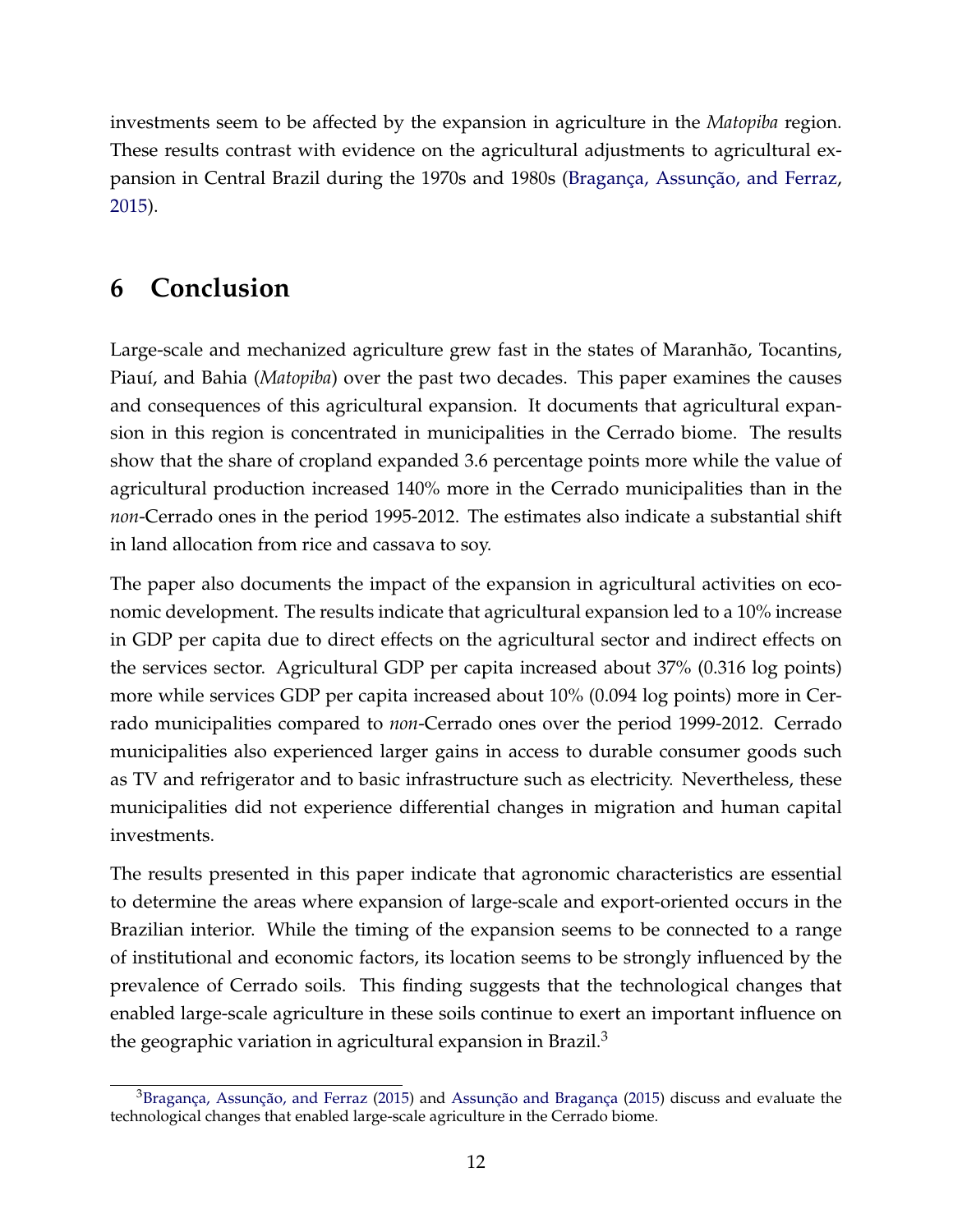The evidence presented in this paper also indicates that export-oriented agriculture generates sizeable economic benefits. The increase in the cultivation of modern crops more than compensates the decrease in cultivation of traditional crops and leads to a overall expansion of agricultural GDP. This expansion neither crowds-out expansion in other industries as some theories predict (e.g.: see Foster and Rosenzweig (2004)) not generates benefits just to a small groups of farmers as some observers fear.

Understanding the technological, institutional and cultural factors that shape the impact of agricultural expansion on economic development is an important avenue for future research. However, this paper suggests that expansion in large-scale and mechanized agriculture has the potential to increase economic development al least in some contexts.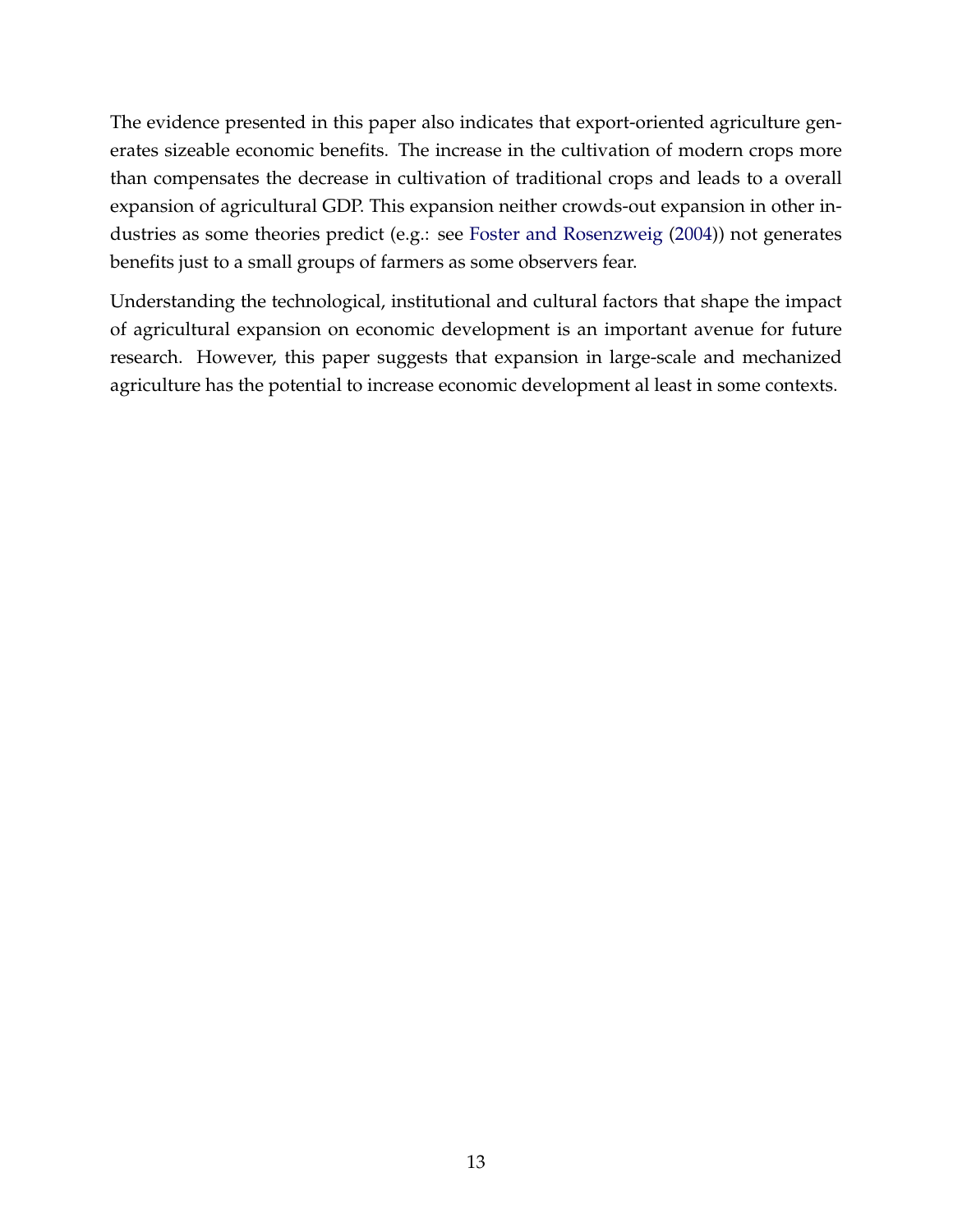### **References**

- Alston, Lee, Edwyna Harris, and Bernardo Mueller. 2012. "The Development of Property Rights on Frontiers: Endowments, Norms and Politics." *The Journal of Economic History* 72 (3):741–770.
- Alston, Lee J, Gary D Libecap, and Robert Schneider. 1996. "The determinants and impact of property rights: land titles on the Brazilian frontier." *Journal of Law, Economics, and Organization* 12 (1):25–61.
- Assunção, Juliano and Arthur Bragança. 2015. "Does Technical Change in Agriculture Increase Deforestation? Evidence from the Brazilian Soybean Revolution." *Working Paper* .
- Bertrand, Marianne, Esther Duflo, and Sendhil Mullainathan. 2004. "How Much Should We Trust Differences-In-Differences Estimates?" *The Quarterly Journal of Economics* 119 (1):249–275.
- Bragança, Arthur, Juliano Assunção, and Claudio Ferraz. 2015. "Technological Change and Labor Selection in Agriculture: Evidence from the Brazilian Soybean Revolution." *Working Paper* .
- Bustos, Paula, Bruno Caprettini, and Jacopo Ponticelli. 2013. "Agricultural Productivity and Structural Transformation: Evidence from Brazil." Working Paper.
- Feng, Shuaizhang, Michael Oppenheimer, and Wolfram Schlenker. 2012. "Climate change, crop yields, and internal migration in the United States." Tech. rep., National Bureau of Economic Research.
- Foster, Andrew and Mark Rosenzweig. 1996. "Technical Change and Human Capital Returns and Investments: Evidence from the Green Revolution." *American Economic Review* 86 (4):931–953.
- ———. 2004. "Agricultural Productivity Growth, Rural Economic Diversity, and Economic Reforms: India, 1970-2000." *Economic Development and Cultural Change* 52 (3):509– 542.
- Hornbeck, Richard. 2012. "The Enduring Impact of the American Dust Bowl: Shortand Long-Run Adjustments to Environmental Catastrophe." *American Economic Review* 102 (4):1477–1507.

Hornbeck, Richard and Pinar Keskin. 2012. "Does Agriculture Generate Local Economic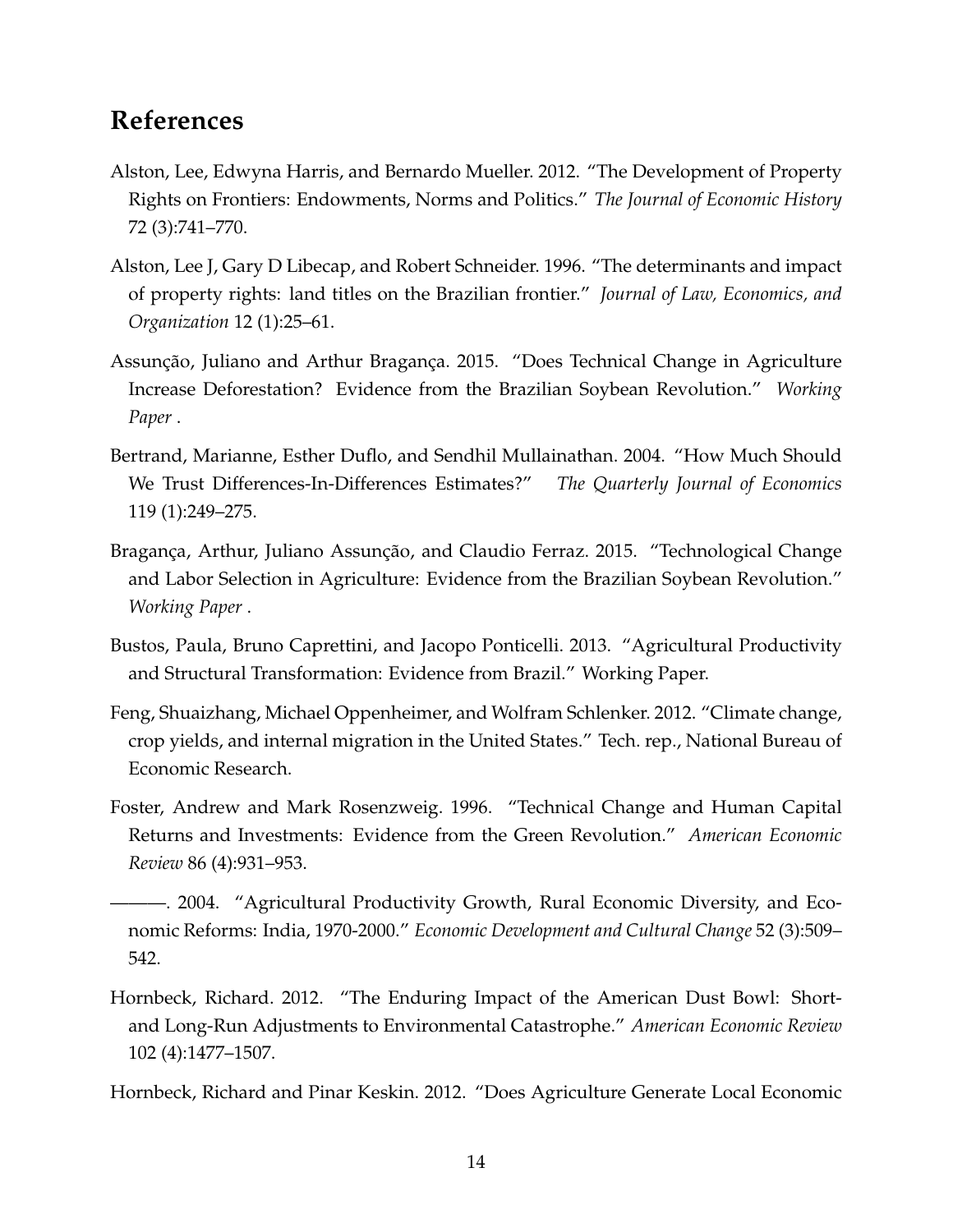Spillovers? Short-run and Long-run Evidence from the Ogallala Aquifer." *NBER Working Paper 18146* .

- Jepson, Wendy. 2006a. "Private Agricultural Colonization on a Brazilian Frontier 1970- 1980." *Journal of Historical Geography* 32:838–863.
- ———. 2006b. "Producing a Modern Agricultural Frontier: Firms and Cooperatives in Eastern Mato Grosso, Brazil." *Economic Geography* 82 (3):289–316.
- Klink, Carlos and Adriana Moreira. 2002. "Past and Current Occupation, and Land Use." In *The Cerrados of Brazil*, edited by Paulo Oliveira and Robert Marquis. Columbia University Press.
- Lange, Fabian, Alan L Olmstead, and Paul W Rhode. 2009. "The Impact of the Boll Weevil, 1892–1932." *The Journal of Economic History* 69 (03):685–718.
- Lopes, Mauro. 2014. "Matopiba, a nova ousadia da agricultura brasileira." Tech. rep., Embrapa.
- Marden, Samuel. 2014. "Agricultural Reforms and 'Growth Miracles': Evidence from China." *Mimeo* .
- Miranda, Evaristo, Luciola Magalhães, and Carlos Alberto de Carvalho. 2014. "Proposta de Delimitação Territorial do MATOPIBA." Tech. rep., Embrapa.
- Pfaff, Alexander. 1999. "What Drives Deforestation in the Brazilian Amazon? Evidence from Satellite and Socioeconomic Data." *Journal of Environmental Economics and Management* 37 (1):26–43.
- Rezende, Gervásio. 2002. "Ocupação Agricola e Estrutura Agrária no Cerrado." IPEA Discussion Papers.
- Soares, Rodrigo R, Diana Kruger, and Matias Berthelon. 2012. "Household Choices of Child Labor and Schooling: A Simple Model with Application to Brazil." *Journal of Human Resources* 47 (1):1–31.
- Spehar, Carlos. 1994. "Impact of Strategic Genes of Soybean on Agricultural Development in the Brazilian Tropical Savannahs." *Field Crops Research* 41:41–46.
- VanWey, Leah K, Stephanie Spera, Rebecca de Sa, Dan Mahr, and John F Mustard. 2013. "Socioeconomic Development and Agricultural Intensification in Mato Grosso." *Philosophical Transactions of the Royal Society B: Biological Sciences* 368 (1619):1–7.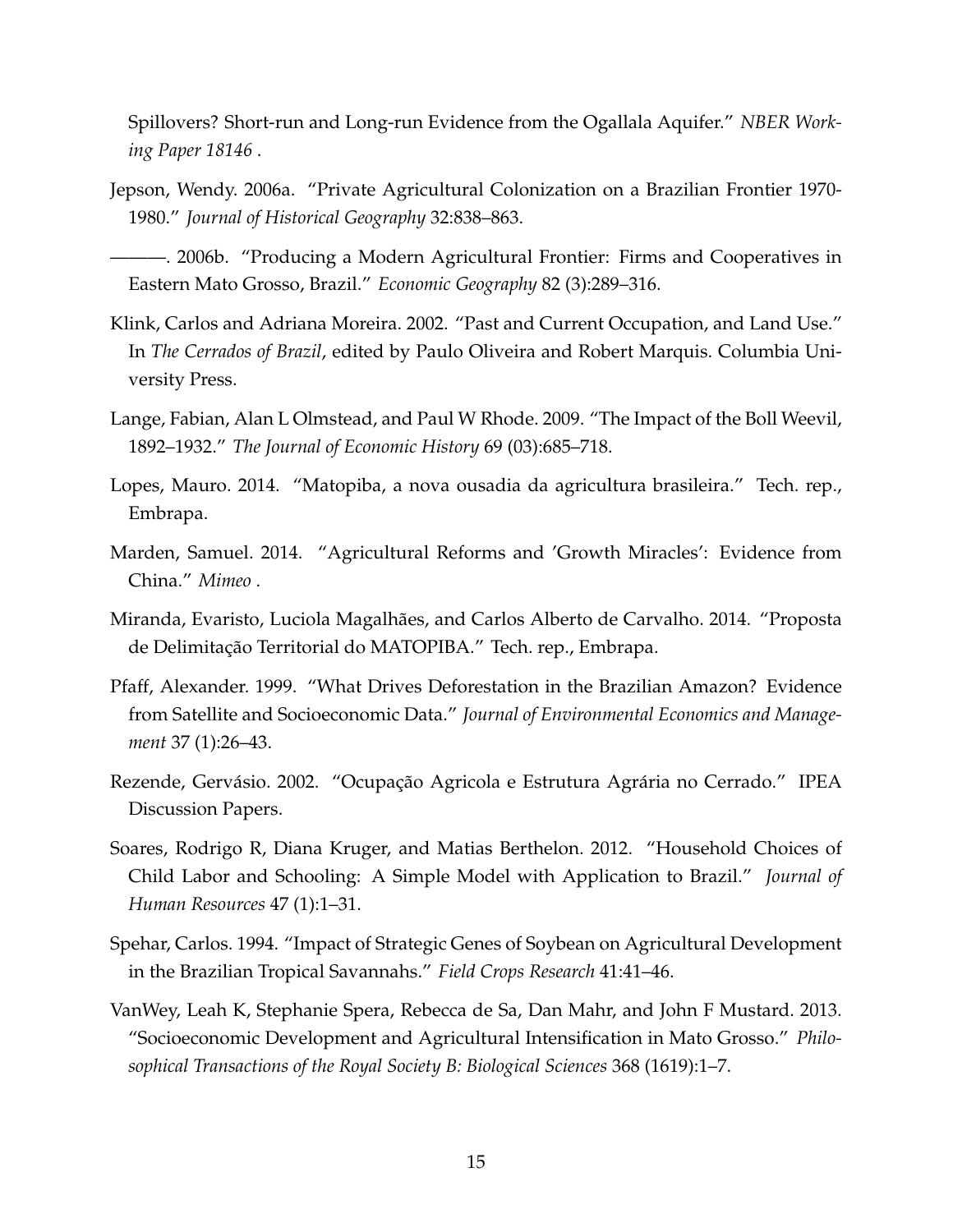

Figure 1: Sample Municipalities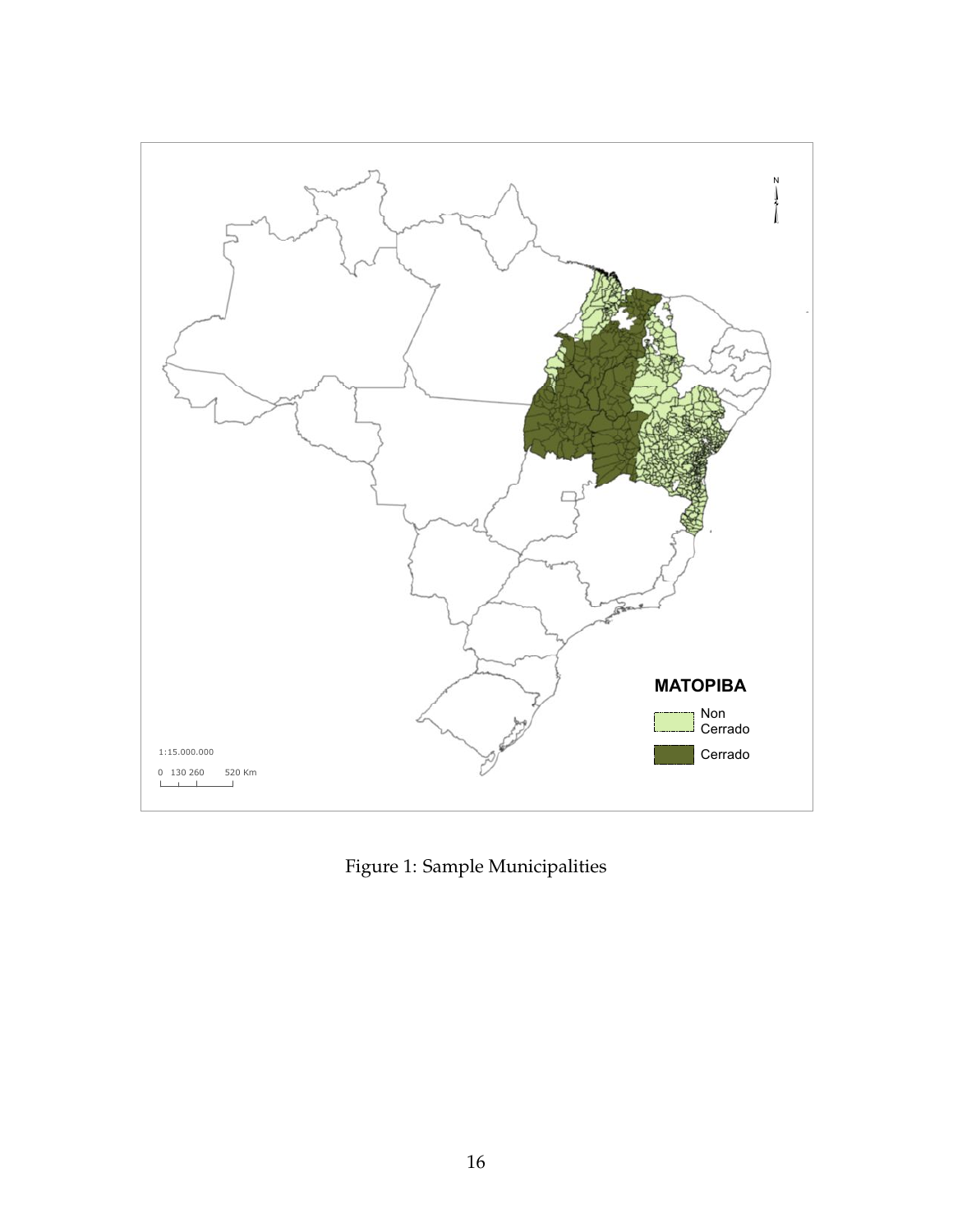

Figure 2: Evolution in Agricultural Outcomes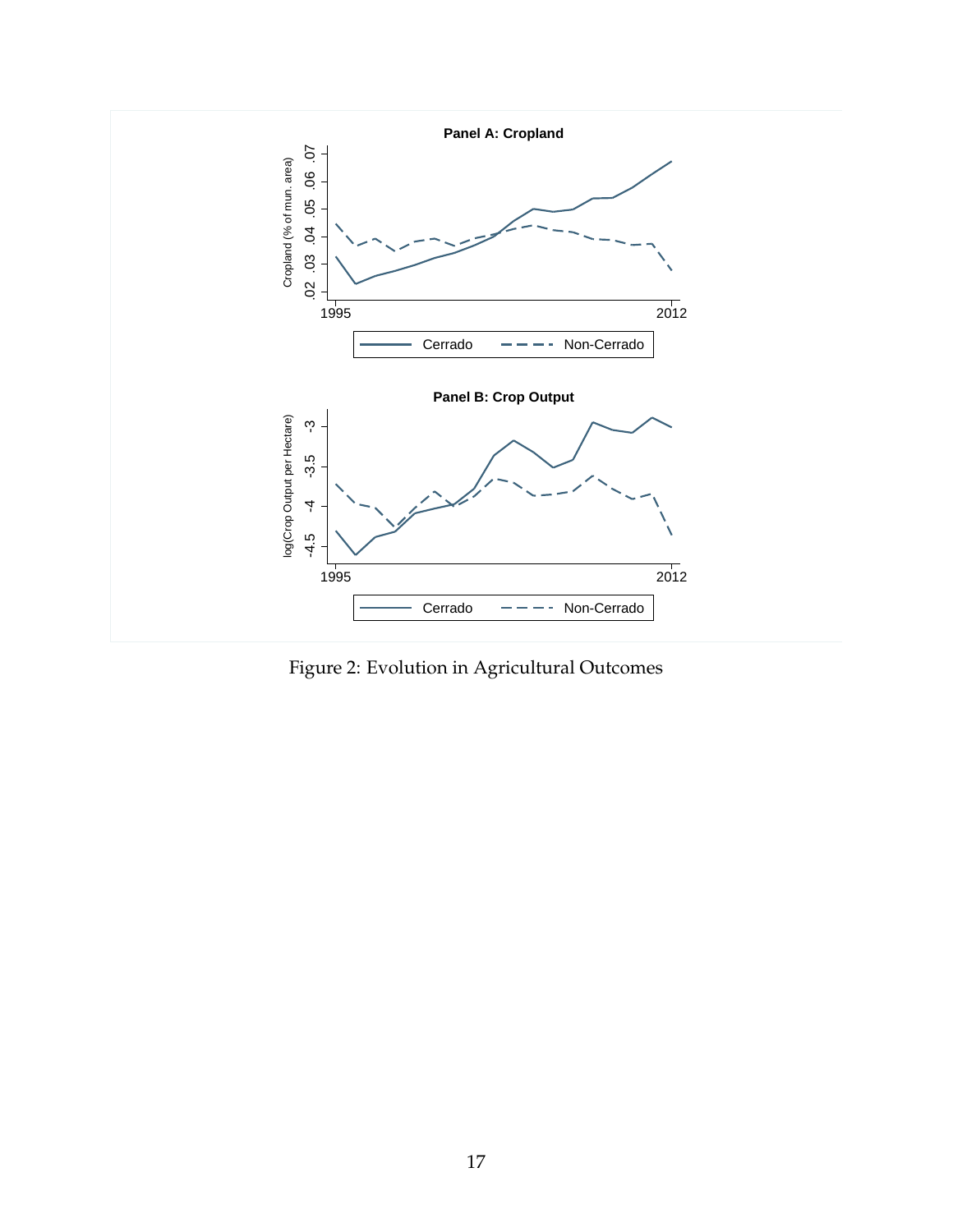

Figure 3: Effects on Agricultural Outcomes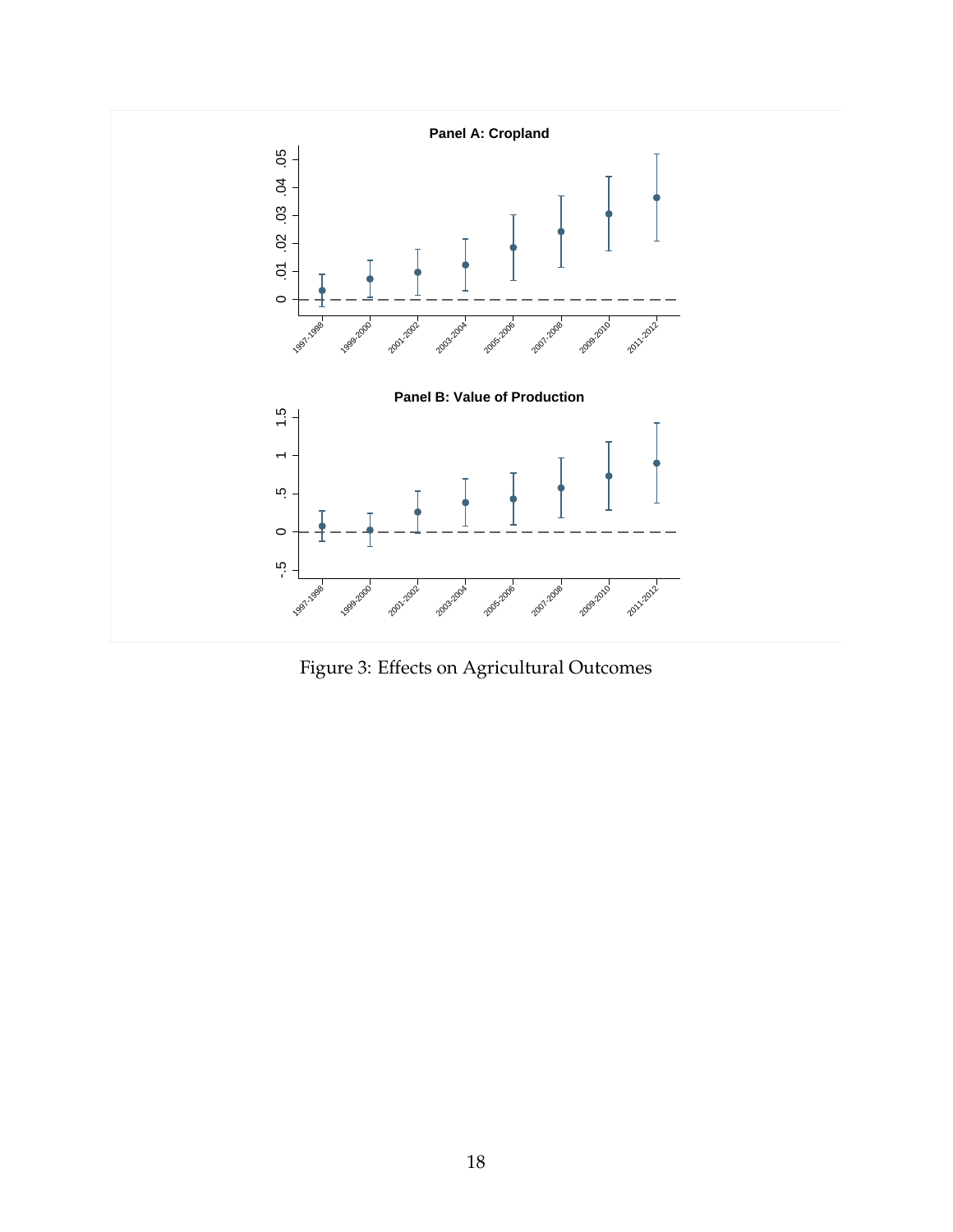

Figure 4: Effects on Agricultural Outcomes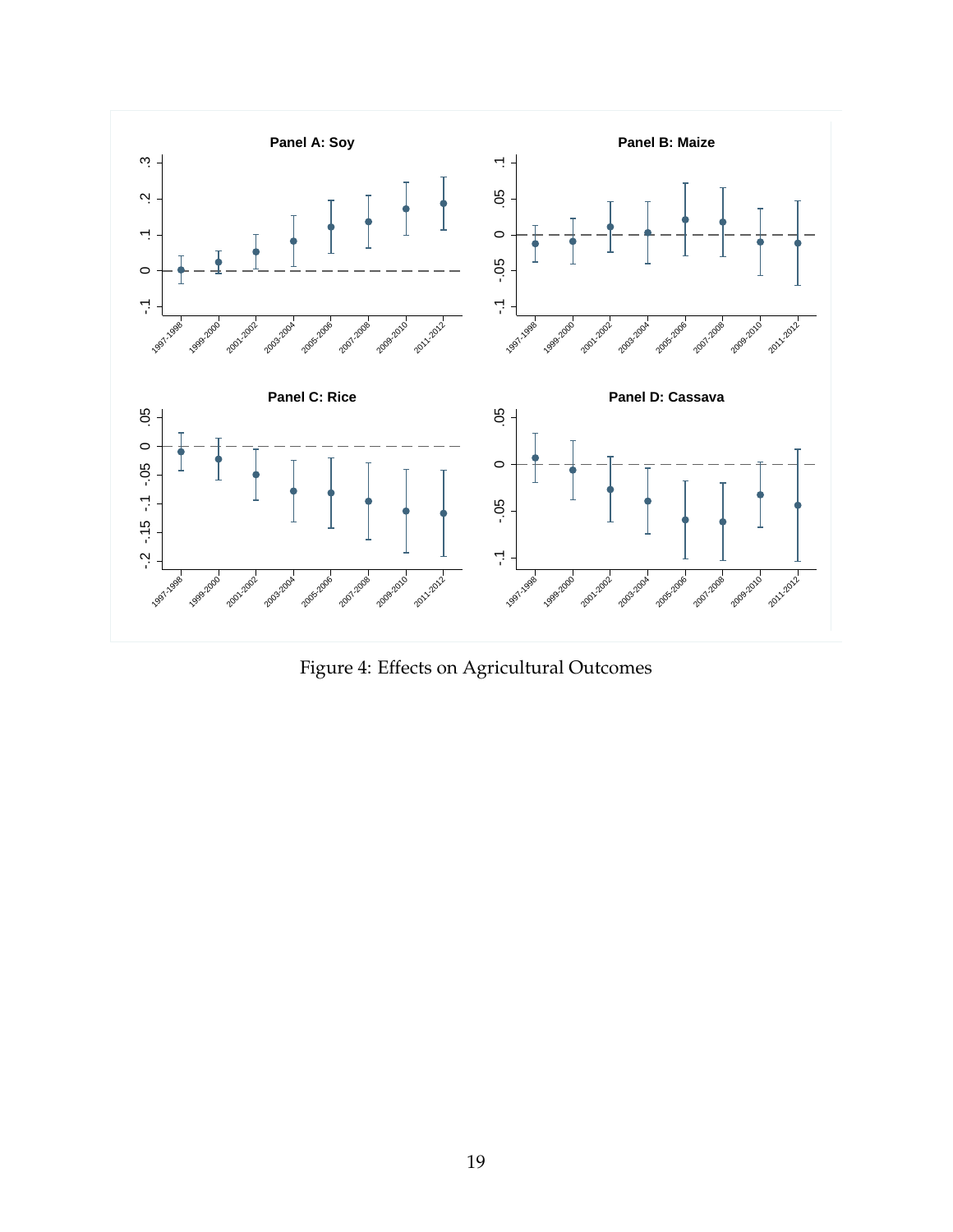

Figure 5: Effects on Economic Performance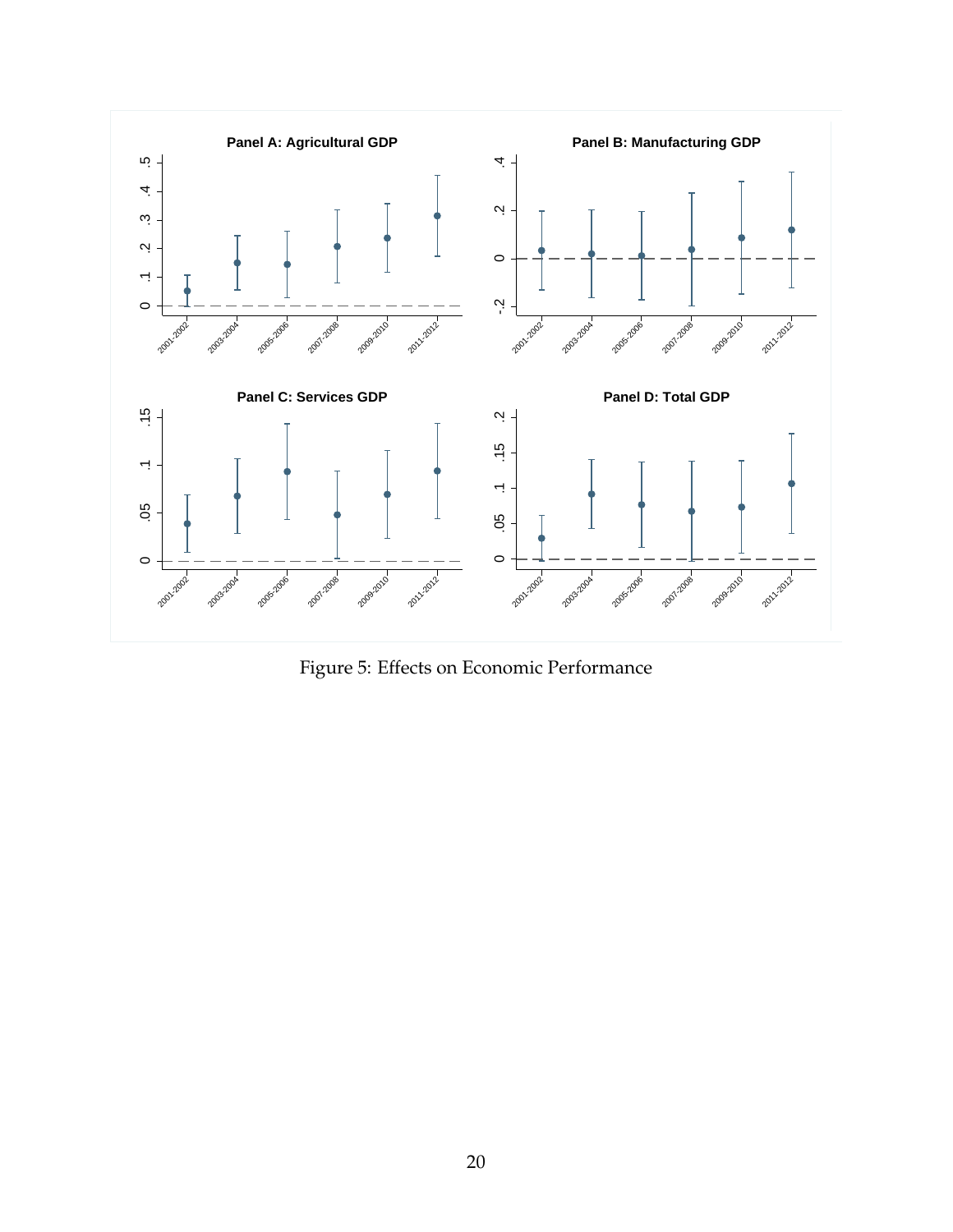|                                   | Initial | Final   | Difference |
|-----------------------------------|---------|---------|------------|
|                                   | (1)     | (2)     | (3)        |
|                                   |         |         |            |
| Cropland (% of municipality area) | 0.039   | 0.048   | 0.009      |
|                                   | [0.003] | [0.006] | [0.005]    |
| Crop Output per hectare           | 0.038   | 0.104   | 0.066      |
|                                   | [0.003] | [0.006] | [0.005]    |
| Soy (% of cropland)               | 0.078   | 0.194   | 0.116      |
|                                   | [0.018] | [0.023] | [0.017]    |
| Number of Cattle (per hectare)    | 0.146   | 0.185   | 0.039      |
|                                   | [0.008] | [0.011] | [0.006]    |
| GDP per capita                    | 4.779   | 7.774   | 2.995      |
|                                   | [0.578] | [0.430] | [0.316]    |
| Population                        | 42.077  | 54.30   | 12.22      |
|                                   | [3.002] | [4.128] | [1.627]    |
| Share with TV                     | 0.308   | 0.854   | 0.545      |
|                                   | [0.011] | [0.004] | [0.008]    |
| Share with Refrigerator           | 0.276   | 0.783   | 0.507      |
|                                   | [0.011] | [0.005] | [0.007]    |
| Share with Electricity            | 0.551   | 0.937   | 0.387      |
|                                   | 0.013   | 0.003   | 0.011      |
| School Enrollment (15-17)         | 0.485   | 0.831   | 0.346      |
|                                   | [0.007] | [0.002] | [0.007]    |
| Share with 8+ Years of Schooling  | 0.128   | 0.364   | 0.236      |
|                                   | [0.005] | [0.007] | [0.003]    |

#### Table 1: Descriptive Statistics

Notes: Standard deviations are reported in brackets. Observations are computed using data from all 665 municipalities in the Matopiba region. Agricultural outcomes are weighted by municipality area while socioeconomic outcomes are weighted by population.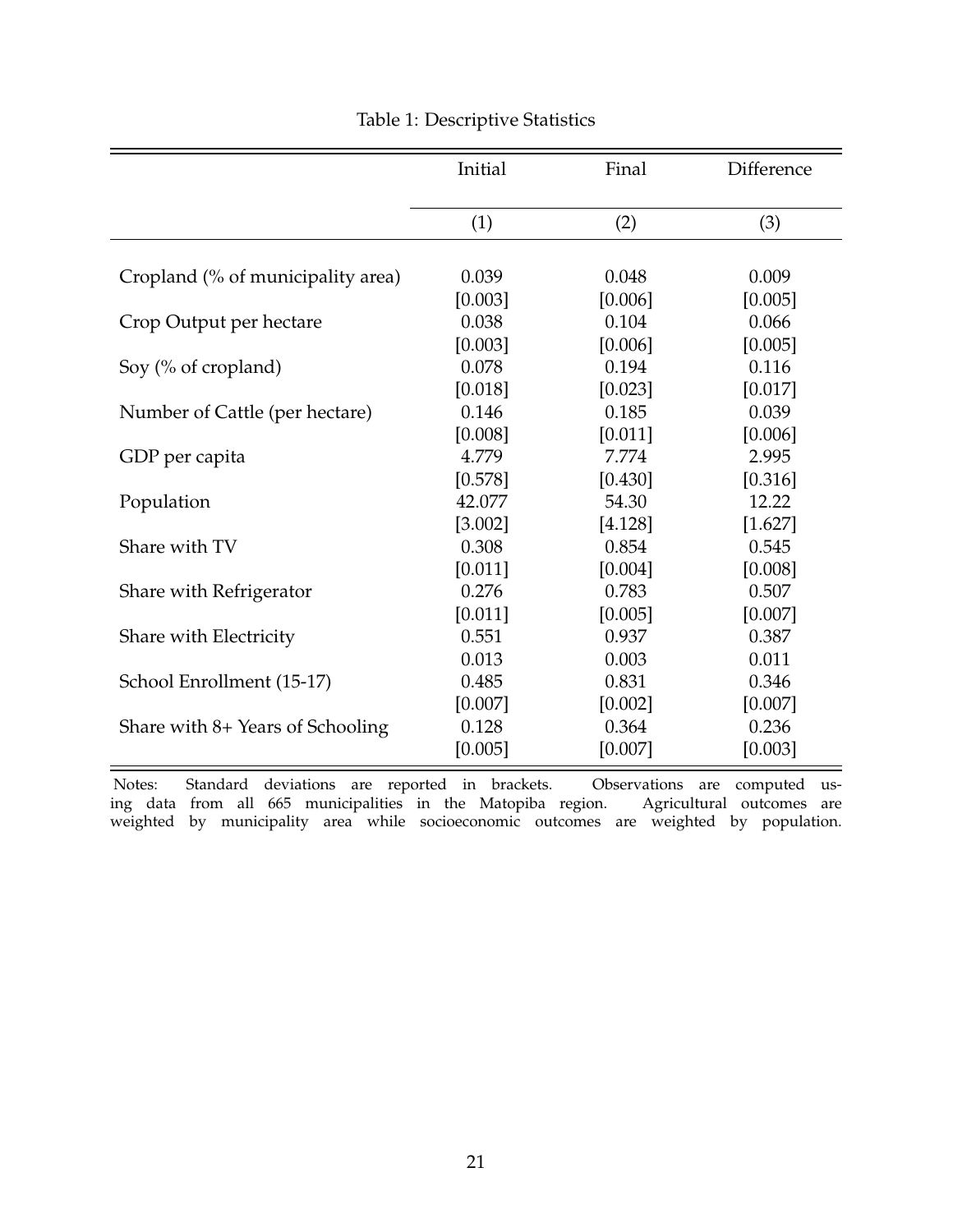|                          | Dependent Variable                   |                                              |  |  |  |
|--------------------------|--------------------------------------|----------------------------------------------|--|--|--|
|                          | Cropland (% of<br>municipality area) | log(Crop Output per<br>municipality hectare) |  |  |  |
|                          | (1)                                  | (2)                                          |  |  |  |
|                          |                                      |                                              |  |  |  |
| Cerrado * (1997-1998)    | 0.003                                | 0.078                                        |  |  |  |
|                          | (0.003)                              | (0.102)                                      |  |  |  |
| Cerrado * (1999-2000)    | $0.007**$                            | 0.026                                        |  |  |  |
|                          | (0.003)                              | (0.111)                                      |  |  |  |
| Cerrado * (2001-2002)    | $0.010**$                            | $0.263*$                                     |  |  |  |
|                          | (0.004)                              | (0.140)                                      |  |  |  |
| Cerrado * (2003-2004)    | $0.012***$                           | $0.387**$                                    |  |  |  |
|                          | (0.005)                              | (0.157)                                      |  |  |  |
| Cerrado * (2005-2006)    | $0.019***$                           | $0.434**$                                    |  |  |  |
|                          | (0.006)                              | (0.172)                                      |  |  |  |
| Cerrado * (2007-2008)    | $0.024***$                           | $0.579***$                                   |  |  |  |
|                          | (0.006)                              | (0.200)                                      |  |  |  |
| Cerrado * (2009-2010)    | $0.031***$                           | $0.735***$                                   |  |  |  |
|                          | (0.007)                              | (0.227)                                      |  |  |  |
| Cerrado * (2011-2012)    | $0.036***$                           | $0.903***$                                   |  |  |  |
|                          | (0.008)                              | (0.268)                                      |  |  |  |
|                          |                                      |                                              |  |  |  |
| R-Squared                | 0.872                                | 0.851                                        |  |  |  |
| Number of Municipalities | 665                                  | 664                                          |  |  |  |
| Number of Observations   | 11,970                               | 11,903                                       |  |  |  |

#### Table 2: Effects on Agricultural Outcomes

Notes: Each column reports the estimation of equation 1 from the main text. All regressions include the geographic controls described in the text as well as municipality and state\*year fixed effects. Column 1 reports estimates using cropland as the dependent variable while column 2 reports estimates using the log of crop output. Details on the construction of all variables are presented in the appendix. Observations are weighted by municipal area. Standard errors clustered at the municipality level are reported in parentheses. \*\*\*  $p<0.01$  \*\*  $p<0.05$  \*  $p<0.1$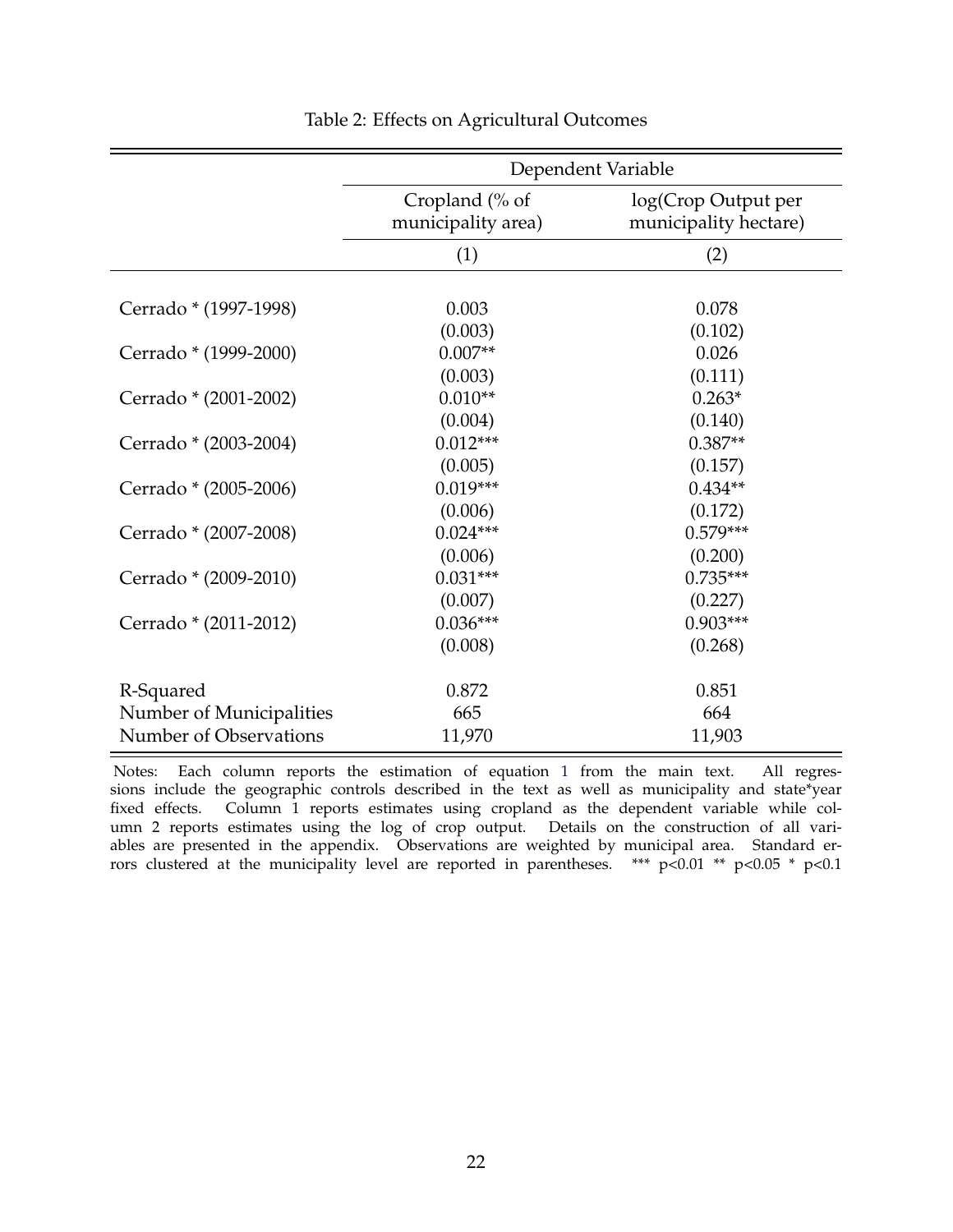|                          | Dependent Variable     |                                        |                         |                                          |                         |  |  |
|--------------------------|------------------------|----------------------------------------|-------------------------|------------------------------------------|-------------------------|--|--|
|                          | Soy (% of<br>cropland) | Maize $\frac{6}{6}$<br>of<br>cropland) | Rice (% of<br>cropland) | Cassava<br>$\frac{6}{6}$ of<br>cropland) | Cattle (per<br>hectare) |  |  |
|                          | (1)                    | (2)                                    | (3)                     | (4)                                      | (5)                     |  |  |
|                          |                        |                                        |                         |                                          |                         |  |  |
| Cerrado * (1997-1998)    | 0.003                  | $-0.012$                               | $-0.010$                | 0.007                                    | 0.021                   |  |  |
|                          | (0.020)                | (0.013)                                | (0.017)                 | (0.013)                                  | (0.013)                 |  |  |
| Cerrado * (1999-2000)    | 0.024                  | $-0.009$                               | $-0.022$                | $-0.006$                                 | 0.010                   |  |  |
|                          | (0.016)                | (0.016)                                | (0.019)                 | (0.016)                                  | (0.007)                 |  |  |
| Cerrado * (2001-2002)    | $0.053**$              | 0.011                                  | $-0.049**$              | $-0.027$                                 | 0.010                   |  |  |
|                          | (0.025)                | (0.018)                                | (0.023)                 | (0.018)                                  | (0.011)                 |  |  |
| Cerrado * (2003-2004)    | $0.083**$              | 0.003                                  | $-0.078***$             | $-0.039**$                               | $-0.019$                |  |  |
|                          | (0.036)                | (0.022)                                | (0.027)                 | (0.018)                                  | (0.014)                 |  |  |
| Cerrado * (2005-2006)    | $0.122***$             | 0.021                                  | $-0.081***$             | $-0.059***$                              | $-0.035**$              |  |  |
|                          | (0.038)                | (0.026)                                | (0.031)                 | (0.021)                                  | (0.016)                 |  |  |
| Cerrado * (2007-2008)    | $0.137***$             | 0.018                                  | $-0.096***$             | $-0.061***$                              | $-0.025$                |  |  |
|                          | (0.037)                | (0.024)                                | (0.034)                 | (0.021)                                  | (0.017)                 |  |  |
| Cerrado * (2009-2010)    | $0.173***$             | $-0.010$                               | $-0.113***$             | $-0.032*$                                | $-0.023$                |  |  |
|                          | (0.038)                | (0.024)                                | (0.037)                 | (0.018)                                  | (0.018)                 |  |  |
| Cerrado * (2011-2012)    | $0.188***$             | $-0.011$                               | $-0.117***$             | $-0.044$                                 | $-0.014$                |  |  |
|                          | (0.037)                | (0.030)                                | (0.038)                 | (0.030)                                  | (0.019)                 |  |  |
| R-Squared                | 0.900                  | 0.828                                  | 0.925                   | 0.841                                    | 0.915                   |  |  |
| Number of Municipalities | 664                    | 664                                    | 664                     | 664                                      | 665                     |  |  |
| Number of Observations   | 11,910                 | 11,910                                 | 11,910                  | 11,910                                   | 11,970                  |  |  |

Table 3: Effects on Land Use

Notes: Each column reports the estimation of equation 1 from the main text. All regressions include the geographic controls described in the text as well as municipality and state\*year fixed effects. Columns 1 to 4 report estimates using the share of cropland cultivated with a particular product as the dependent variable. Column 5 reports estimates using the number of cattle per hectare as the dependent variable. Details on the construction of all variables are presented in the appendix. Observations are weighted by municipal area. Standard errors clustered at the municipality level are reported in parentheses. \*\*\* p<0.01 \*\* p<0.05 \* p<0.1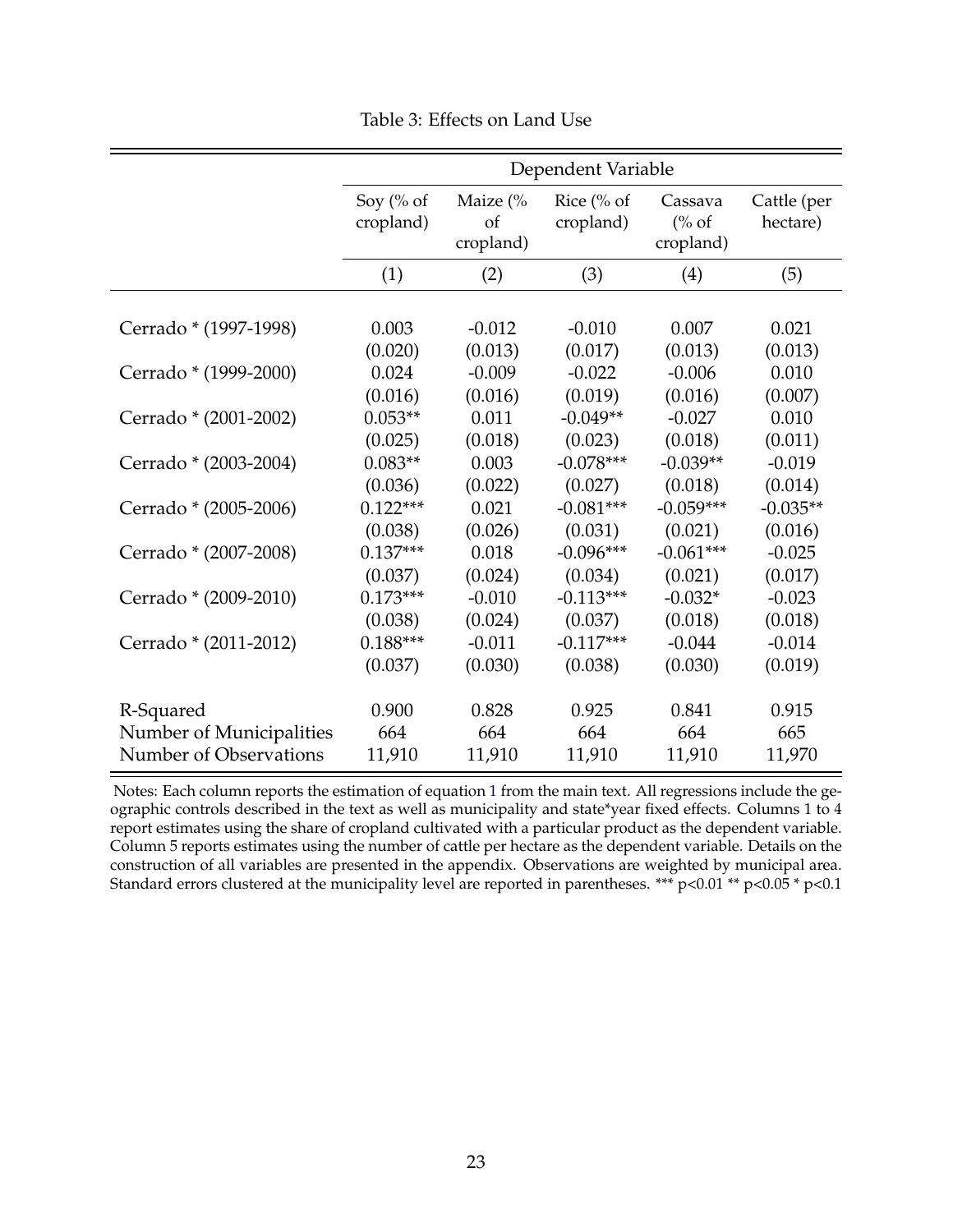|                          | Dependent Variable: log of per capita GDP in each category |         |                 |            |  |  |
|--------------------------|------------------------------------------------------------|---------|-----------------|------------|--|--|
|                          | Agriculture<br>Manufacturing                               |         | <b>Services</b> | Total      |  |  |
|                          | (1)                                                        | (2)     | (3)             | (4)        |  |  |
|                          |                                                            |         |                 |            |  |  |
| Cerrado * (2001-2002)    | $0.053*$                                                   | 0.035   | $0.039**$       | $0.030*$   |  |  |
|                          | (0.028)                                                    | (0.084) | (0.015)         | (0.016)    |  |  |
| Cerrado * (2003-2004)    | $0.151***$                                                 | 0.021   | $0.068***$      | $0.092***$ |  |  |
|                          | (0.048)                                                    | (0.093) | (0.020)         | (0.025)    |  |  |
| Cerrado * (2005-2006)    | $0.145**$                                                  | 0.013   | $0.094***$      | $0.077**$  |  |  |
|                          | (0.059)                                                    | (0.094) | (0.025)         | (0.031)    |  |  |
| Cerrado * (2007-2008)    | $0.208***$                                                 | 0.039   | $0.048**$       | $0.068*$   |  |  |
|                          | (0.065)                                                    | (0.120) | (0.023)         | (0.036)    |  |  |
| Cerrado * (2009-2010)    | $0.238***$                                                 | 0.088   | $0.070***$      | $0.074**$  |  |  |
|                          | (0.061)                                                    | (0.119) | (0.023)         | (0.033)    |  |  |
| Cerrado * (2011-2012)    | $0.316***$                                                 | 0.121   | $0.094***$      | $0.107***$ |  |  |
|                          | (0.072)                                                    | (0.123) | (0.025)         | (0.036)    |  |  |
|                          |                                                            |         |                 |            |  |  |
| R-Squared                | 0.938                                                      | 0.945   | 0.972           | 0.959      |  |  |
| Number of Municipalities | 665                                                        | 665     | 665             | 665        |  |  |
| Number of Observations   | 9,310                                                      | 9,310   | 9,310           | 9,310      |  |  |

Table 4: Effects on Economic Performance

Notes: Each column reports the estimation of equation 1 from the main text. All regressions include the geographic controls described in the text as well as municipality and state\*year fixed effects. Columns 1 to 3 report estimates using GDP per capita in different sectors as the dependent variable. Column 4 reports estimates using aggregate GDP per capita as the dependent variable. Details on the construction of all variables are presented in the appendix. Observations are weighted by municipal population. Standard errors clustered at the municipality level are reported in parentheses. \*\*\* p<0.01 \*\* p<0.05 \* p<0.1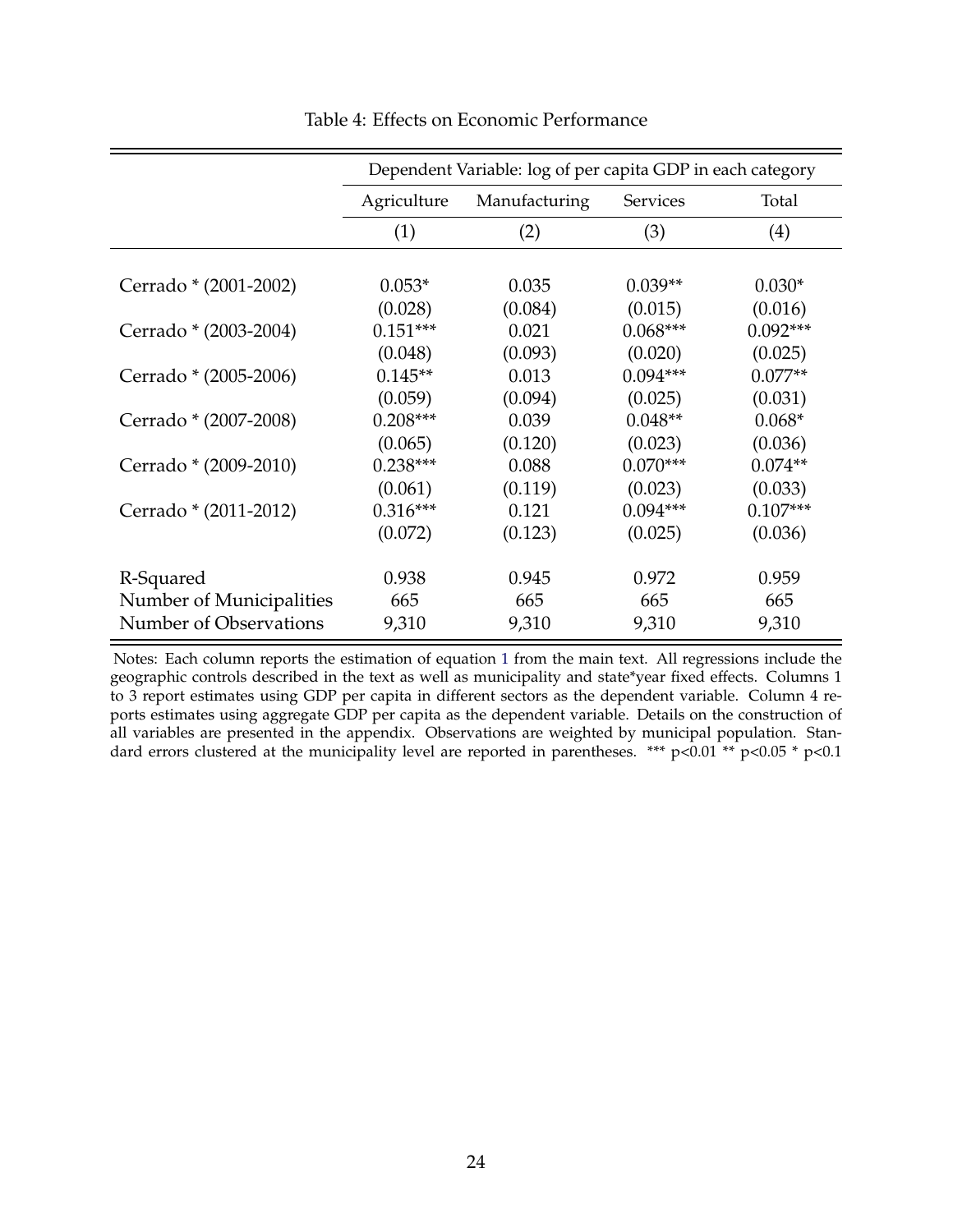|                          | Dependent Variable: % of Households with Access to the Good |                  |          |                   |          |          |
|--------------------------|-------------------------------------------------------------|------------------|----------|-------------------|----------|----------|
|                          | TV                                                          | Refrigerator Car |          | Electricity       | Water    | Sewage   |
|                          | (1)                                                         | (2)              | (3)      | $\left( 4\right)$ | (5)      | (6)      |
|                          |                                                             |                  |          |                   |          |          |
| Cerrado * 2000           | $-0.002$                                                    | 0.005            | $-0.003$ | 0.021             | $-0.004$ | 0.003    |
|                          | (0.015)                                                     | (0.011)          | (0.004)  | (0.021)           | (0.015)  | (0.041)  |
| Cerrado * 2010           | $0.052**$                                                   | $0.043*$         | $-0.011$ | $0.073*$          | $-0.001$ | $-0.002$ |
|                          | (0.026)                                                     | (0.023)          | (0.007)  | (0.039)           | (0.024)  | (0.030)  |
| R-Squared                | 0.947                                                       | 0.960            | 0.929    | 0.856             | 0.919    | 0.707    |
| Number of Municipalities | 665                                                         | 665              | 665      | 665               | 665      | 665      |
| Number of Observations   | 1,995                                                       | 1,995            | 1,995    | 1,995             | 1,995    | 1,995    |

#### Table 5: Effects on Consumption and Infrastructure

Notes: Each column reports the estimation of equation 2 from the main text. All regressions include the geographic controls described in the text as well as municipality and state\*year fixed effects. Each column reports estimates using the share of households with access to a particular good as the dependent variable. Details on the construction of all variables are presented in the appendix. Observations are weighted by municipal population. Standard errors clustered at the municipality level are reported in parentheses. \*\*\* p<0.01 \*\* p<0.05 \* p<0.1